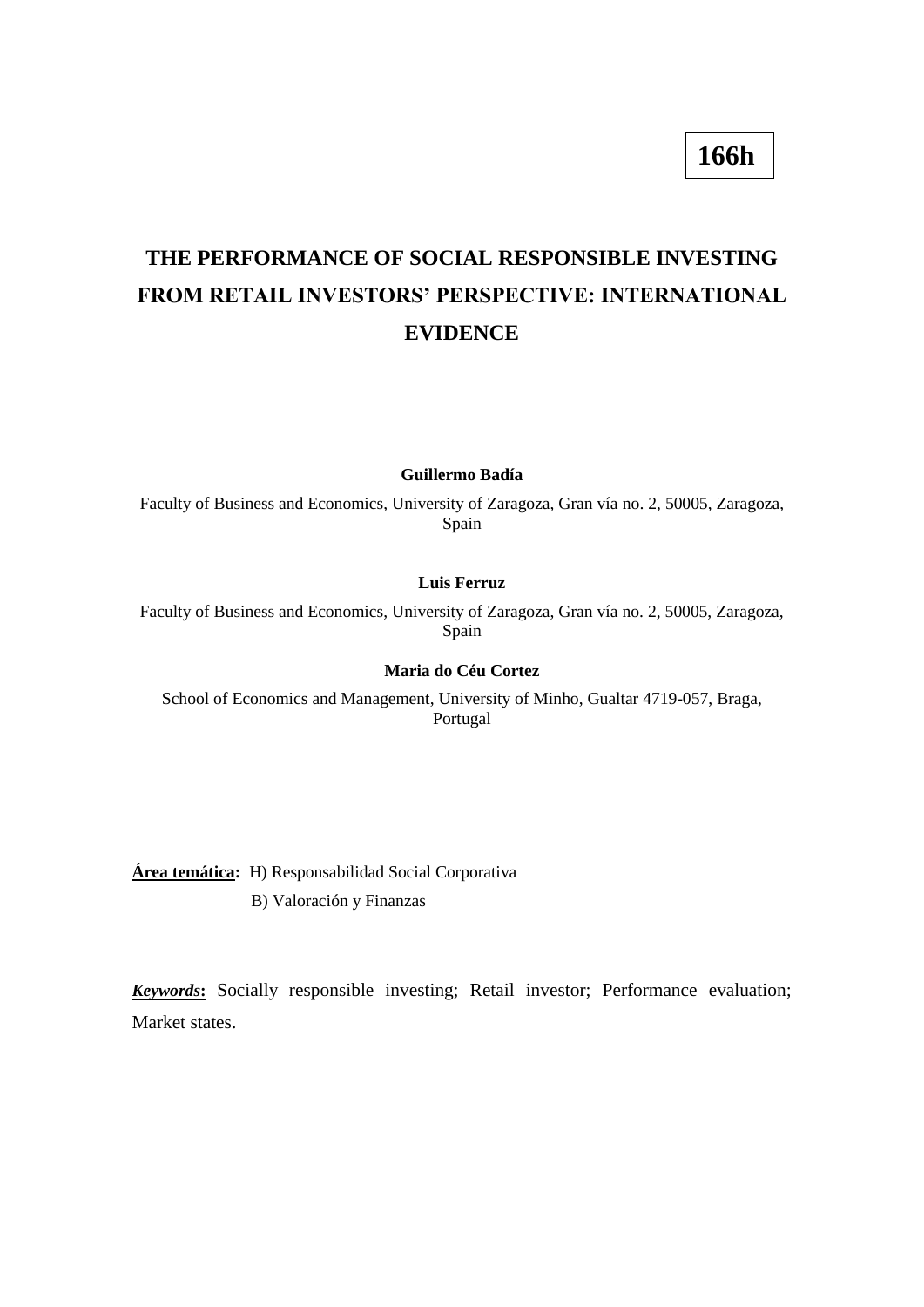## **THE PERFORMANCE OF SOCIAL RESPONSIBLE INVESTING FROM RETAIL INVESTORS' PERSPECTIVE: INTERNATIONAL EVIDENCE**

## **Abstract**

This paper investigates the performance of portfolios constructed by socially responsible (SR) retail investors compared to conventional investments. We provide evidence of SRI financial performance at the worldwide level as well as at the regional level, for 5 regions (Americas, Europe except UK, United Kingdom, Pacific and Emerging markets). Furthermore, we analyse the impact of different market states on the financial performance. Over the period 2005 to 2014, our results show that SRI portfolios statistically outperform the conventional investments. During bear market periods the financial performance is neutral for both portfolios, whereas during bull market periods SRI portfolios statistically outperform the conventional investment. We document that this outperformance is related to a positive and statistically significant exposure to the size and value risk factors. At the regional level, the results show statistical differences in the financial performances among regional portfolios. These results point out country-specific factors may affect the relationship between corporate social and financial performance.

*Keywords*: Socially responsible investing; Retail investor; Performance evaluation; Market states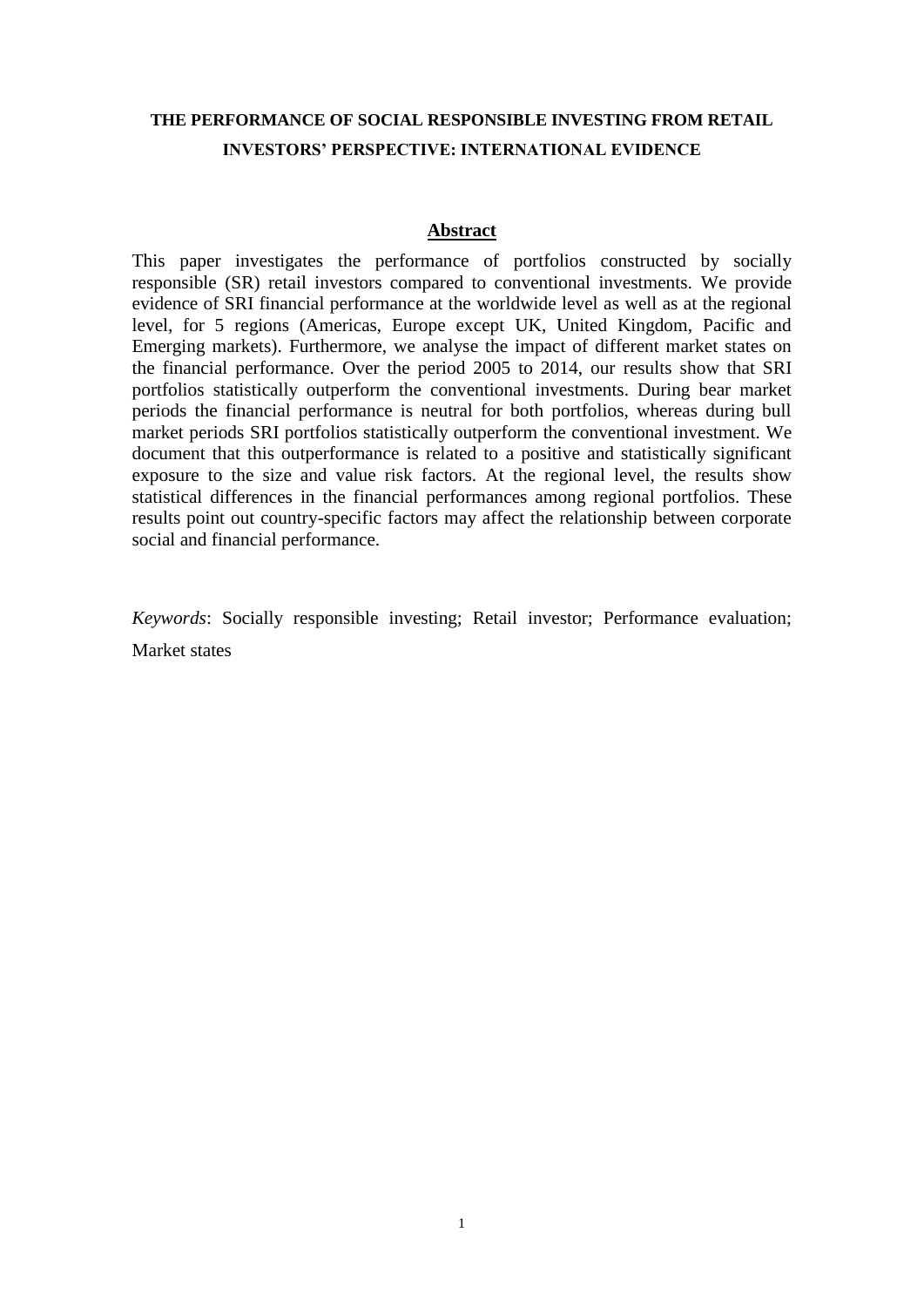## **1. Introduction**

Socially Responsible Investing (SRI) interest has increased significantly over the last decades in both academic research (Scholtens, 2015) and practitioner investors' universe (Ferruz et al., 2012; Ooi and Lajbcygier, 2013; Duuren et al., 2016). Investors have are increasingly willing to incorporate into their investment decisions not only financial criteria (returns and risk), but also the non-financial attributes of SRI (Benson and Humphrey 2008; Nicolosi et al. 2014).

The growth of SRI, as Nilsson (2015) notes, is taking place despite some scepticism on its effects, such as a limited set of SRI investment options and loss of portfolio diversification. Increasingly, recent studies, such as Leite and Cortez (2016) and Rehman et al. (2016), point out that there are no differences between the financial performance generated by SRI and conventional investments. Through a meta-analysis, Revelli and Viviani (2015) find that corporate social responsibility attributes in investment portfolio do not affect portfolio financial performance in relation to conventional investments. Fatemi et al. (2015) and Ramanathan (2016) even show that SRI strategies are more profitable than conventional investments. In a review paper on the relationship between corporate social performance (CSP) and corporate financial performance (CFP) between 1996-2015, Javed et al. (2016) indicate that most studies find a positive relationship, in line with other previous meta-analyses, such as Orlitzky et al. (2003) and bibliographic reviews such as Lu et al. (2014).

However, we note that most studies are conducted from the perspective of institutional investors' investment decisions and not from the perspective of retail investors who wish to construct SR portfolios, nonetheless, as Benijts (2010) notes, there has been a considerable increase in the popularity of SRI among retail investors. Nilsson (2015) highlights that retail investors choose to devote, at least part of their funds to investments that include some kind of social or environmental concerns, and that they have become an important factor in shaping SRI. In fact, according to the 2016 Global Sustainable Investment Review it has been a feature of the SRI market in most of the regions that professional institutional investors dominate the market, but interest by retail investors in SRI is continuing to grow. Indeed, the relative proportion of retail SRI investments in Canada, Europe and the United States increased from 13 percent in 2014 to 26 percent at the start of 2016. Over a third of SRI assets in the United States were retail. There are, at least, two issues that are relevant for retail investors. First, in many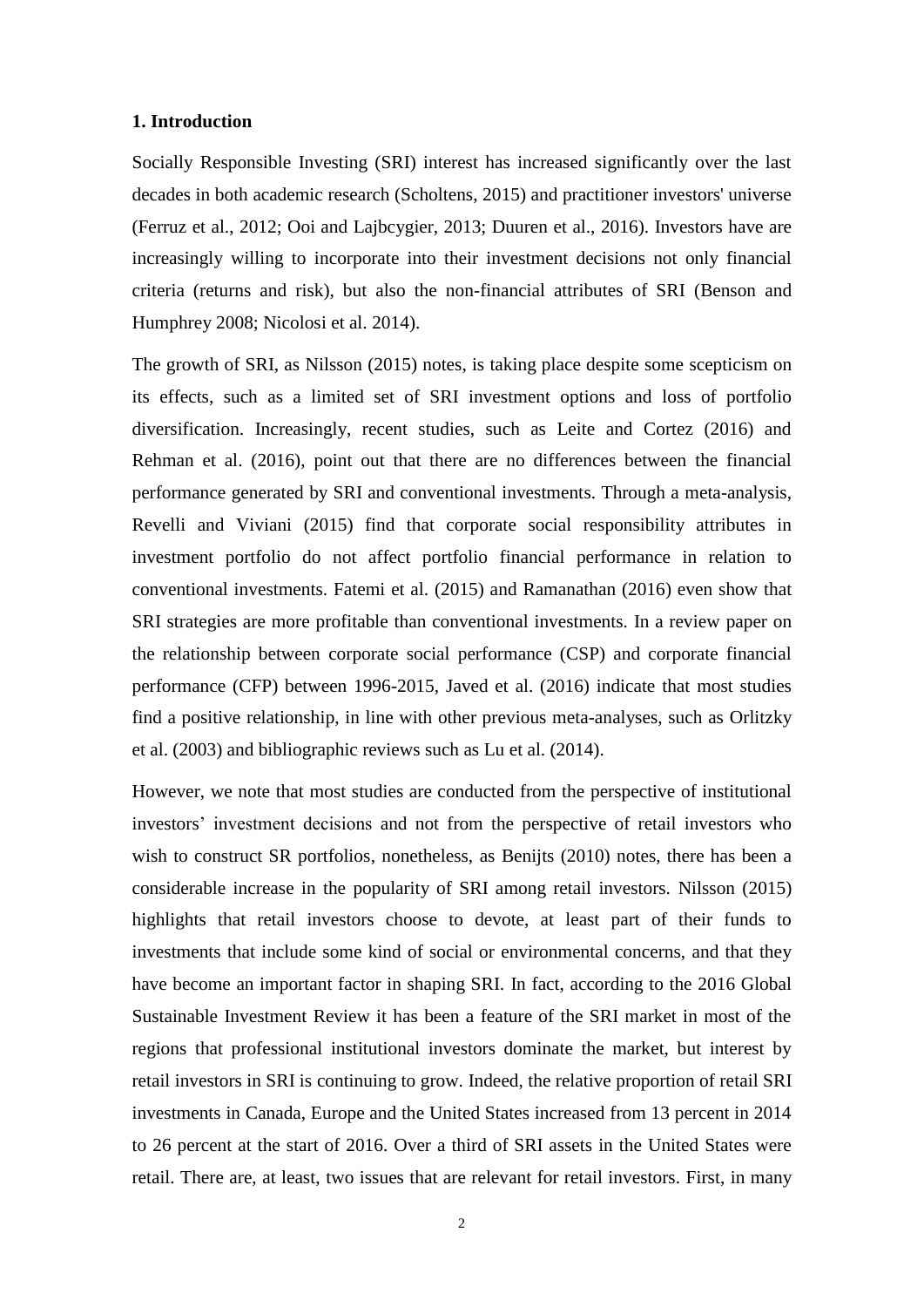studies on SRI obtain data on socially responsible stocks from proprietary and expensive databases. We argue that access to information sources is more limited and restricted for retail investors than for institutional investors. Retail investors have little choice but to use open sources of information which are free to access; whereas institutional investors have access to expensive information sources and databases. Several studies consider the perspective of retail investors in building SR strategies and use free and accessible sustainability information, but we note that they are mainly focused on US and UK equity markets (e.g. Brammer et al., 2009; Edmans, 2011; Filbeck, 2013; Brzeszczyński and McIntosh, 2014; Carvalho and Areal, 2016).

Second, most studies on SRI focus on products such as funds, pension funds or indices (e.g. Statman, 2006; Schröder, 2007; Renneboog et al., 2008; Cortez et al., 2012; Managi et al., 2012; Lean and Nguyen, 2014). In fact, Osthoff (2015) and Leite and Cortez (2016) highlight that most SRI studies focus on the performance of SRI mutual funds. Retail investors may be interested in investing in actively managed SRI mutual funds. However, as Auer and Schumacher (2016) points out, evaluating the impact of incorporating social screens by analysing the performance of mutual funds has limitations. A major problem is that there is some evidence that the label 'socially responsible' might be more a marketing strategy, thus not assuring investors that a SRI fund is really socially responsible. The issue of whether SRI funds are simply conventional funds in disguise has been debated in the literature. For instance, Wimmer (2013) shows that the social level of SRI funds largely disappears after two years. In turn, Utz and Wimmer (2014) find that that, on average, SRI funds do not hold more ethical stocks than conventional funds and that a mutual fund being classified as SRI does not in any assure exclusion of socially controversial firms. The findings of Humphrey et al (2016) reinforce that argument that SRI funds and conventional funds are not so different after all and Statman and Glushkov (2016) even find evidence of closet SRI funds, which are conventional funds that avoid investing in unethical stocks. In this context, retail investors may find it very difficult to know the extent which a SRI fund is really considering social criteria in their selection process. By constructing SR portfolios, retail investors can be more confident the companies that are included in their portfolios are indeed reflecting their social concerns. Furthermore, in countries where mutual funds are marketed by commercial banks, their interests may lead SR private investors towards products that are not suited for their social concerns. Banks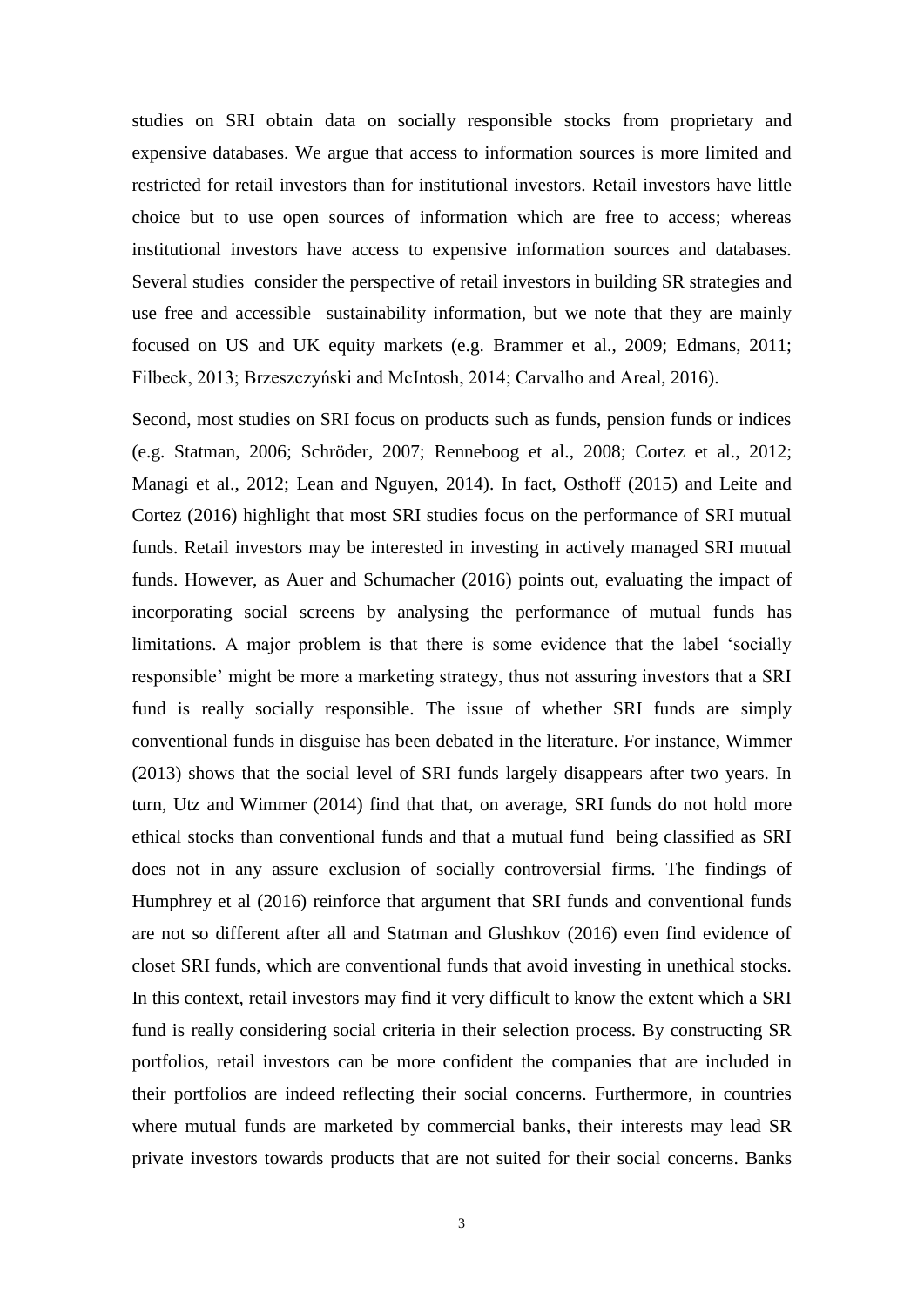are predominantly oriented to maximize profits and not the interests of depositors and investors. In practice, to achieve the bank's objectives, sometimes insufficient attention is given to the approach to clients. Graafland and Van de Ven (2011), for instance, document that during the credit crisis, in some cases banks did not behave according to the moral standards they set themselves and claim that commercial practices and ethical values of financial professionals played a relevant role in the global financial crisis. Van Hoorn (2015) points out that the financial services industry sometimes provides an environment highly conducive to unethical behaviour.

Considering that worldwide evidence regarding the possibility of SRI retail investors to yield positive financial performance is scarce and the problems socially conscious investors may face when trying to select true SRI funds, we focus on a retail investor's perspective by constructing portfolios on the basis of social criteria. It is important to mention that currently, the technological developments in trading systems have reduced transaction costs and commissions, encouraging retail investors to trade and leading to an increase in the trading volume and liquidity (Butt and Virk, 2017).

The objective of this study is to analyse the performance of portfolios constructed by SR retail investors compared to conventional investments. Following Nilsson's (2015) concerns that SR retail investors need easy-to-use tools on social information, we construct portfolios with stocks listed on the Global-100 'Global-100 Most Sustainable Corporations in the World' list (Global-100, hereafter), which is freely available to the public. We argue that it is essential to use information sources that any retail investor may access, in order to set up an investment portfolio that follows socially responsible investment criteria.

Brzeszczyński and McIntosh (2014) analyse the performance of portfolios of UK stocks listed on the Global-100 and find that the performance of the UK-SRI portfolios is not significantly different from the performance of the market indexes. We contribute to the literature by extending the portfolio performance evaluation of portfolios constructed on the basis of free and available SR information to a worldwide context. This analysis is relevant considering that the patterns of development of SRI are not homogenous across countries (Neher and Hebb, 2015). Furthermore, Hörisch et al. (2015) indicate that country-specific factors tend to affect the relationship between corporate social and financial performance. Our analysis uses all SRI Global-100 stocks without limiting the study to any specific country.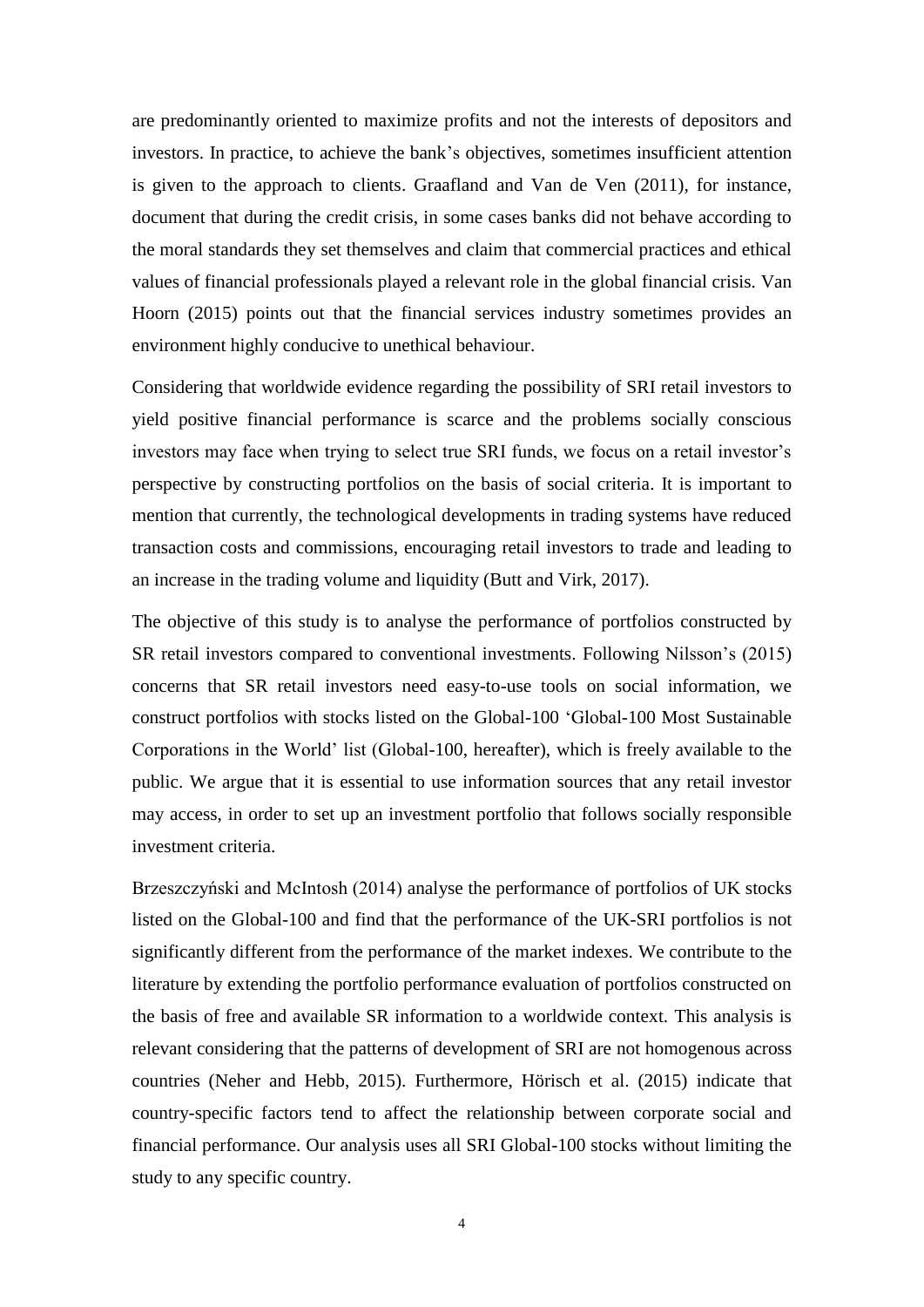Additionally, we analyse the impact of different market states on the financial performance of SRI portfolios. Recent research shows that the performance of SR equity funds (Nofsinger and Varma, 2014; Becchetti et al., 2015), SR fixed-income funds (Silva and Cortez, 2016), and SR stocks (Brzeszczyński and McIntosh, 2014; Carvalho and Areal, 2016) is sensitive to different market states (e.g., expansion and recession periods). We use a conditional model in line with Carvalho and Areal (2016) and Leite and Cortez (2016) in order to consider for time-varying risk. This model allows both risk and performance to change over different market regimes.

Although this analysis is conducted from a retail investor perspective, nonetheless, of course, institutional investors can take into account the results and conclusions reached in this empirical study for constructing their SRI strategies.

The structure of the paper is as follows: Section 2 presents a short overview of the relevant literature. Section 3 describes the data and Section 4 presents the research methods used. Section 5 contains and details the empirical results and Section 6 summarizes our main findings and offers some concluding remarks.

## **2. Prior literature**

The current SRI literature is large on products such as investment funds, pension funds and indices, and provides conflicting evidence (see for instance Bauer et al., 2005; Geczy et al., 2005; Statman, 2006; Schröder, 2007; Renneboog et al., 2008; Capelle-Blancard and Monjon, 2014; Statman and Glushkov, 2016; Belghitar et al., 2017; Brière et al., 2017). However, previous research which be useful to retail investors for constructing stock SR portfolios by using free and available SRI information is scarce, and focusing mainly on the US and the UK markets. For instance, Filbeck et al. (2009) analyse performance of portfolios composed by the 100 Best Corporate Citizens published by *Business Ethics* magazine over the period 2000-2007. Specifically, they study the stock price reaction to the press releases and the long-term return performance of the portfolios. On the one hand, they find significant positive abnormal returns for stocks that are new listed to the annual listing on the press release date of the survey. On the other hand, they document that the top 100 stocks outperform the S&P 500 over longer holding periods, though their result do not identify statistical differences between SRI and conventional investments. Brammer et al. (2009), using the same list analyzing SR portfolio performance over the period 2000-2004, find that over the year following the announcement, stocks of the 100 Best Corporate Citizens yield negative abnormal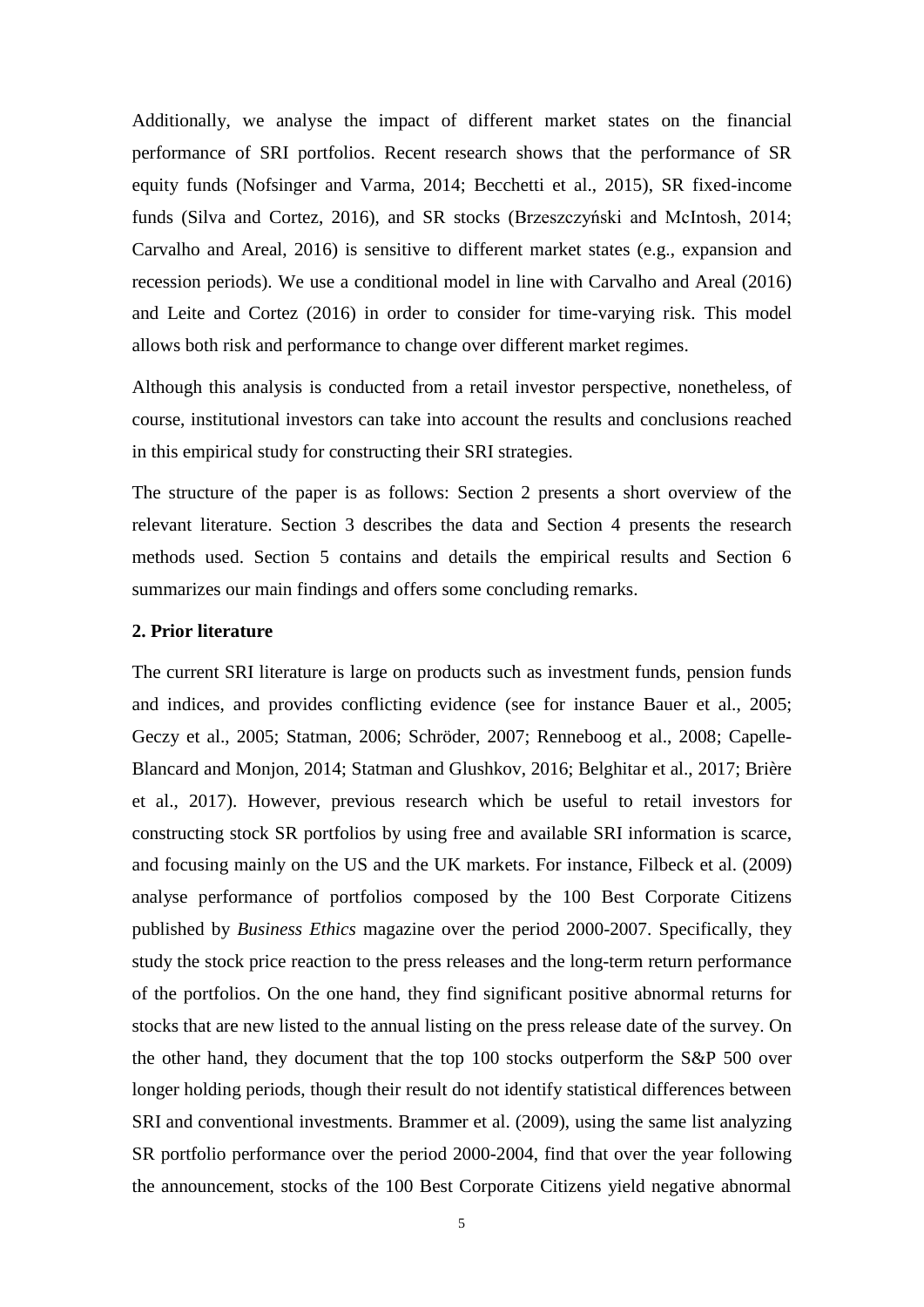returns. Nevertheless, they identify that can be as a consequence of stock features and when allowing for these firm characteristics, the poor performance of the highly rated firms declines. Moreover, they find that companies in the top 100 but outside the S&P 500 can provide considerable positive abnormal returns.

Edmans (2011) analyses portfolios constructed on the basis of the 100 Best Companies to Work For in America in order to test the relationship between employee satisfaction and long-run stock returns. He shows that companies with stronger employee satisfaction not only had higher risk-adjusted returns in the stock market but also exhibited both higher earnings announcement returns and higher long-term earnings surprises. He reveals positive abnormal returns between 1984 and 2005. Especially Edmans (2011) presents comprehensive evidence that the stock market does not entirely value the intangible assets that companies create through strong relations with their employees. In this sense, Fulmer et al. (2003) also investigate the link between employee relations and firms' performance using the 100 Best Companies to Work For in America. They argue that stronger employee satisfaction could affect positively the stock performance. Over the period 1995 to 2000, they find that the financial performance of stocks in the list was better than a matched peers sample and, generally, statistically significant. Similarly, Filbeck and Preece (2003) document that stocks in this list outperform a matched sample portfolio statistically over the period 1987 to 1999. Carvalho and Areal (2016) investigate portfolios of stocks listed on the 100 Best Companies to Work for in America but in times of financial crises and find that their financial performance and systematic risk remain unaffected in bear markets.

In turn, Anginer and Statman (2010) analyse performance of portfolios composed by the *Fortune* magazine's annual list of America's Most Admired Companies testing the relation between reputation and subsequent returns. Over the period 1983 to 2007, they document that low-ranked stocks outperform high-ranked stocks, and that stocks of firms moving up the reputation scale lagged stocks of firms moving down the scale. Filbeck et al. (2013) investigate whether the fact of being listed on different public surveys of exceptional firms (*Fortune*'s ''Most Admired Companies'' and ''100 Best Companies to Work For,'' *Business Ethics* ''Best Corporate Citizens,'' and *Working Mother*'s "100 Best Companies for Working Mothers") adds value to a portfolio and find that Most Admired Companies and Best Corporate Citizens rankings are the most influential.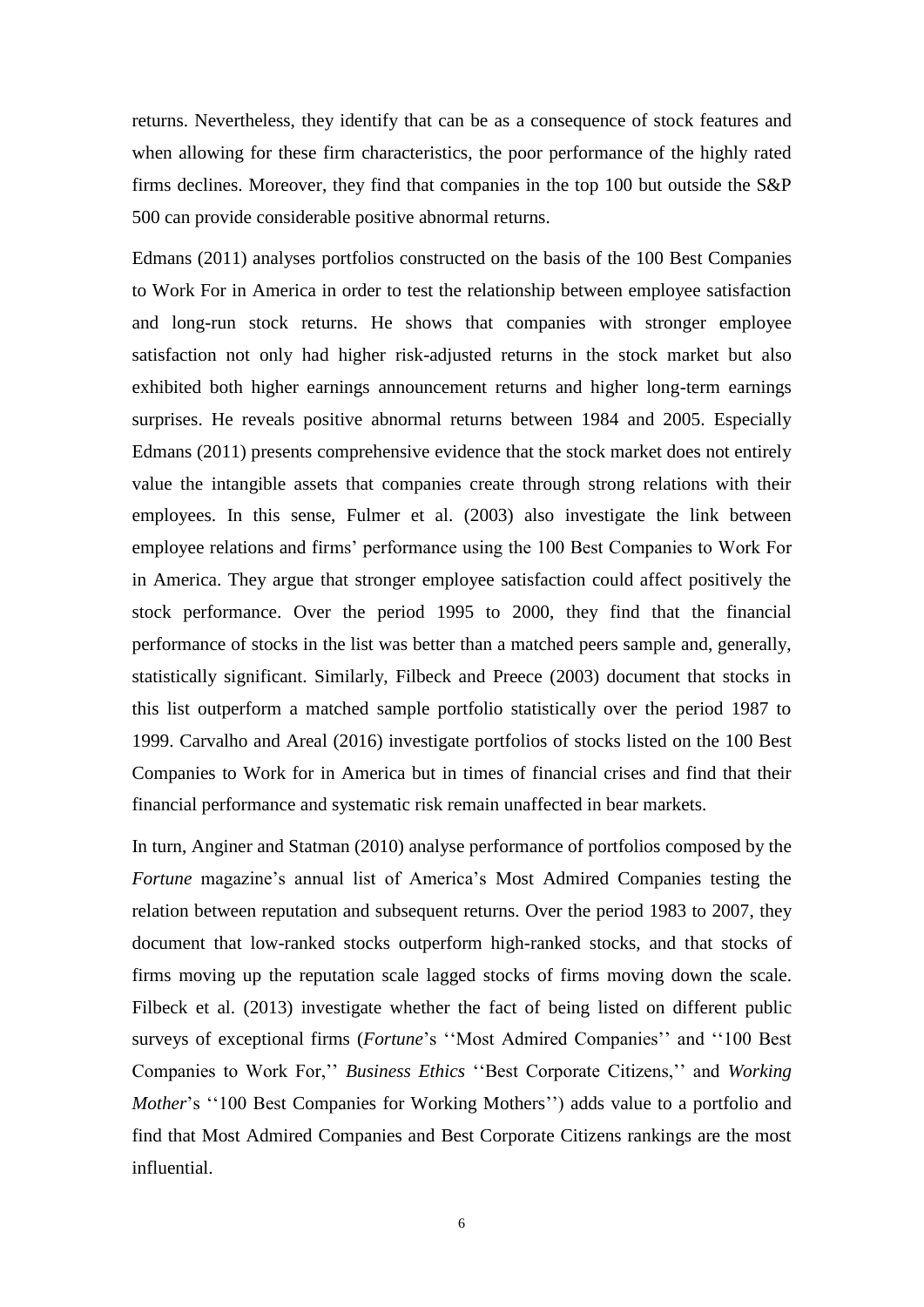Outside the US market, Brzeszczyński and McIntosh (2014) investigate whether UK stocks listed on the Global-100 yield higher returns than the FTSE100 and FTSE4Good indices for the period 2000-2010. They find that the returns of the UK-SRI portfolios are higher than the returns of both the FTSE100 and the FTSE4GOOD indexes; but that the difference in returns is not statistically significant.

The studies mentioned above suffer from some limitations. First, all of them are country-specific studies (US and UK). Given the social and demographic countryspecific factors (Bauer and Smeets, 2015), SRI financial performance to retail investors should be documented and compared in more regions. Second, except for Brzeszczyński and McIntosh (2014) and Carvalho and Areal (2016), none of previous studies analyse the market state effect on financial performance. Recent research on the performance of SR equity funds, SR fixed-income funds and SR stocks find that portfolio performance is market state dependant. Third, Brzeszczyński and McIntosh (2014), who use UKstocks of Global-100, use traditional portfolio performance measures and, given the well-known limitations of these methodologies, their results should be interpreted with caution. Nevertheless, they also analyse the ability of Fama and French (1993) threefactor and Carhart (1997) four-factor models to explain performance of UK-SRI portfolios and find that returns of the UK-SRI portfolios cannot be consistently explained by conventional factors other than the market factor. In spite of the fact that they use these models, they do not analyse the statistical difference between UK-SRI alpha portfolios and conventional investment alpha portfolios.

## **3. Data**

In this study, stocks perceived as socially responsible are those that are included in the Global 100. This list starts in February 2005 and provides an annual list of the 100 most sustainable businesses in the world. It is managed by Corporate Knights, who also provides indexing solutions and market-beating portfolios. Global-100 firms are considered to be SR because they demonstrate a greater capacity for proper management of the three factors covered by SRI in their industries: environmental, social and governance (ESG) criteria.

We identify and analyse stocks included in the Global-100 from January 2005 to December 2014. Monthly discrete returns of all stocks are computed on the basis of the total return series (in US dollars) collected from Thomson Reuters database. To evaluate the long-term performance of SRI portfolios, we use the calendar-time portfolio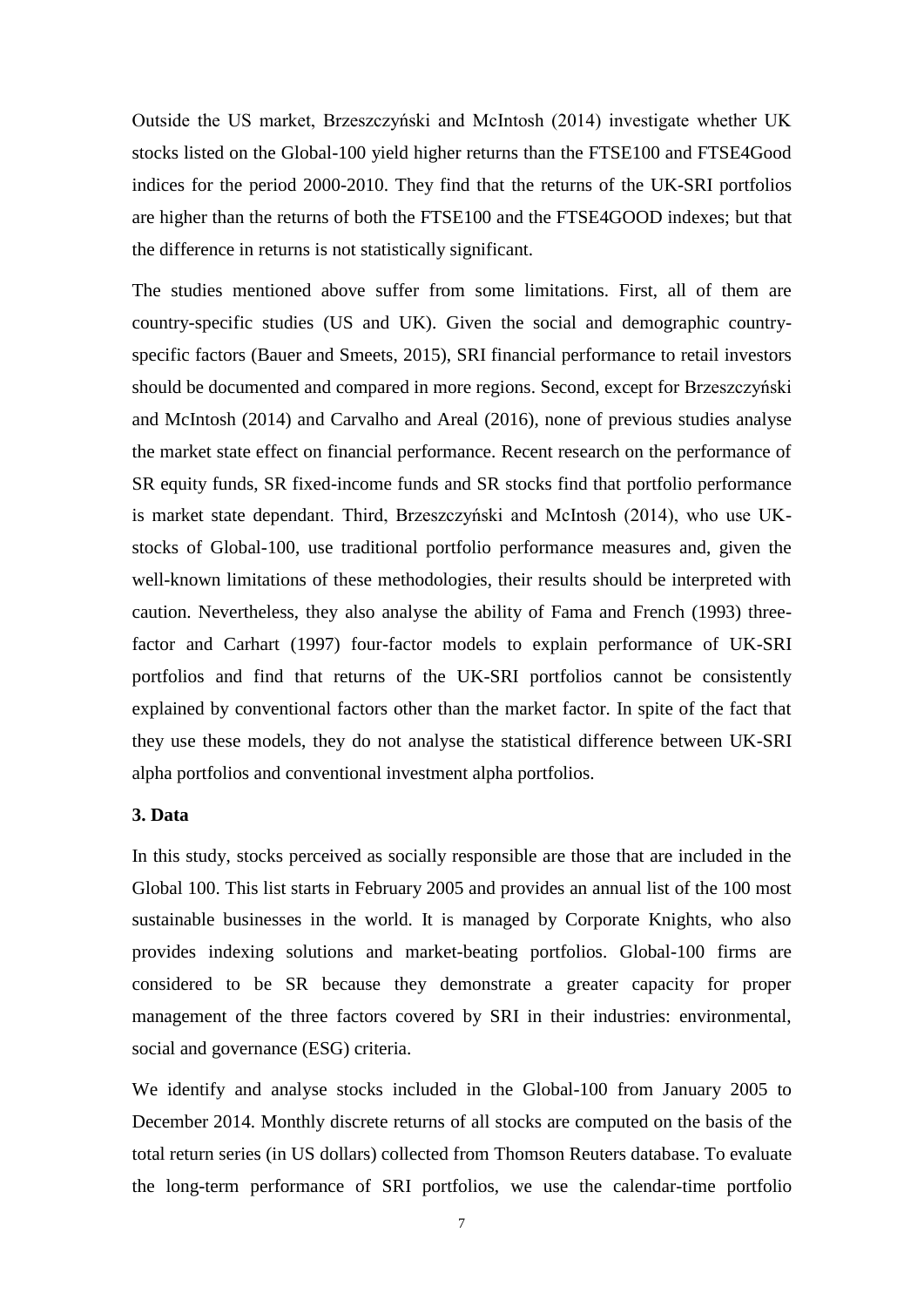approach (as in Carvalho and Areal, 2016). This approach involves creating an equallyweighted portfolio of the stocks included in the Global-100 list in each year. Portfolios are rebalanced annually at the end of the month in which a new list is announced: each January before the World Economic Forum in Davos. The list is published on [www.global100.org](http://www.global100.org/) and can be consulted easily and free of charge by any investor interested in building SR investment strategies. Thus, SRI criteria can easily be included in investment decisions without having to implement a complex firm selection process (e.g. screening and engagement).

This paper examines international SR portfolios constructed on the basis of the list. From 2005 to 2014, 26 countries are represented in the sample. Table 1 shows the country stock allocation of the Global-100 during full sample period. We can observe how the UK and the US are the most weighted countries in the sample, 19.40% and 16.72% respectively. In this sense, it appears justified that previous research had focused on these markets; however, the percentage of countries such as Japan (12.54%), Canada (6.27%), and Australia (5.67%), among others, highlights the relevance of analyzing the SRI phenomenon to retail investors on other countries. Furthermore, it is worthwhile noting that the highest percentage (32.54%) of companies is from continental Europe country firms. In spite of the fact that other countries are less represented, it is also interesting to analyse them, since, for instance, the sample collected firms of emerging markets such as Brazil, India, South Korea or Taiwan, reflecting the fact that firms engaging in SRI practices are not restricted to developed markets.

## **Table 1. Country stock allocation**

| This table presents the country stock allocation of the Global-100 lists during full sample period. (January |
|--------------------------------------------------------------------------------------------------------------|
| 2005 to December 2014). Figures are represented in percentage (%) of the total number of stocks. The         |
| Continental Europe Countries encompass the percentage of European countries excluding UK.                    |

| Country                             | %     | Country              | $\%$  |
|-------------------------------------|-------|----------------------|-------|
| Australia                           | 5.67  | Japan                | 12.54 |
| Austria                             | 0.90  | <b>Netherlands</b>   | 1.79  |
| Belgium                             | 1.19  | Norway               | 1.79  |
| <b>Brazil</b>                       | 2.09  | Portugal             | 0.60  |
| Canada                              | 6.27  | Singapore            | 1.79  |
| Denmark                             | 1.79  | South Africa         | 0.60  |
| Finland                             | 2.69  | South Korea          | 0.30  |
| France                              | 5.97  | Spain                | 2.39  |
| Germany                             | 5.07  | Sweden               | 4.18  |
| Hong Kong                           | 0.60  | Switzerland          | 2.69  |
| India                               | 0.90  | Taiwan               | 0.60  |
| Ireland                             | 0.30  | United Kingdom       | 19.40 |
| Italy                               | 1.19  | <b>United States</b> | 16.72 |
| <b>Continental Europe Countries</b> | 32.54 |                      |       |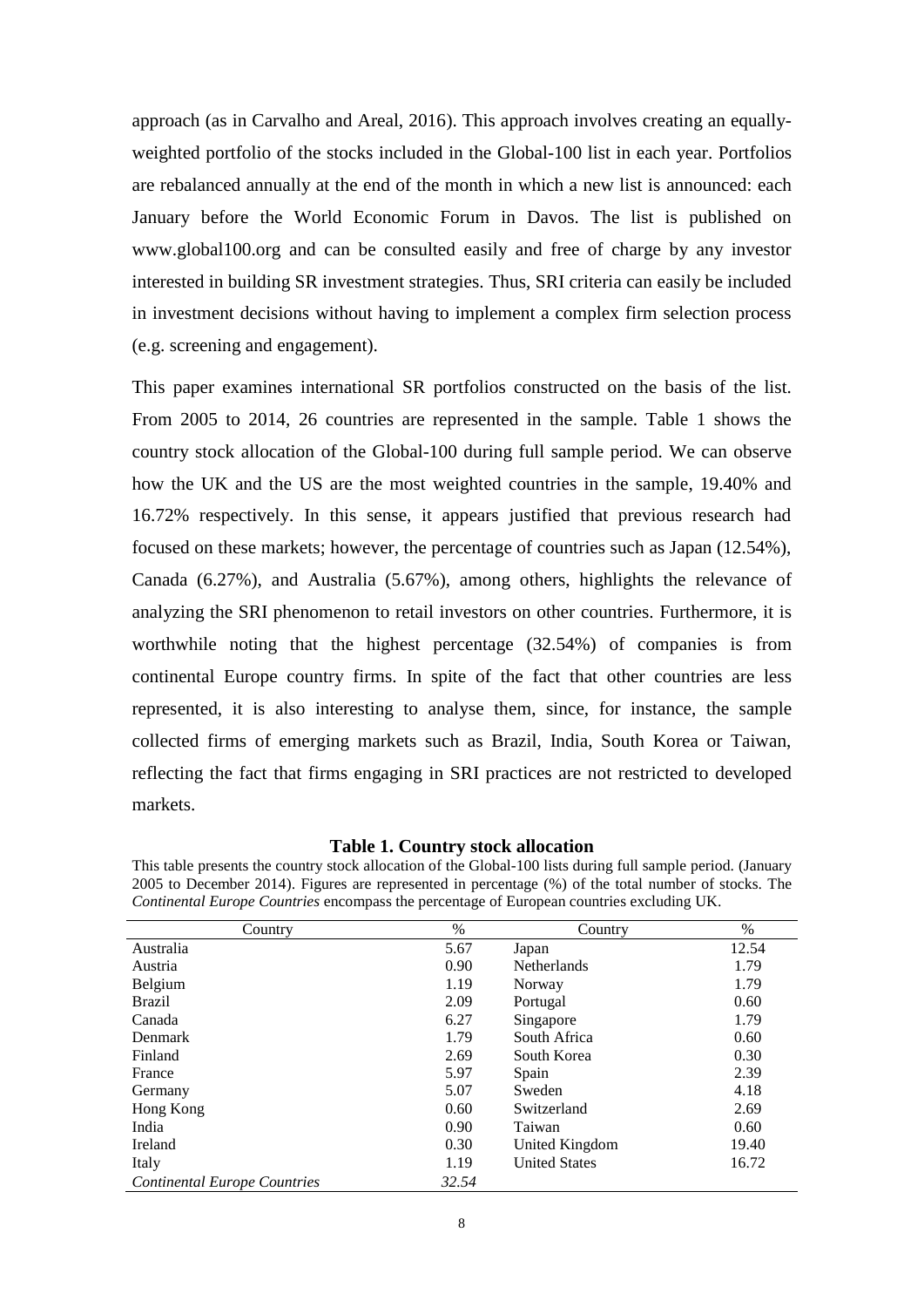The SRI portfolio financial performance is evaluated relative to the S&P Global 100 Index. This index represents the financial performance of the 100 most important stocks in equity markets at a global level. Specifically, they are the firms with the highest capitalization in the S&P Global 1200, and are considered global businesses as they earn a large portion of their income doing business in different countries. This index was chosen for several reasons. Lydenberg and White (2015) point out that benchmarks are defined by region, size and sector, and consequently, to make a suitable comparison, both the benchmark and the firm's sample must have similar features. On that basis, the scope of firms making up the S&P Global 100 Index is global, with firms from around the world forming part of the index, as is the scope of the Global-100. The number of firms in the S&P Global 100 Index is the same as the Global-100. Their fundamental difference is precisely what we are looking for: i.e. the appeal of following SRI criteria versus capitalization criteria can be evaluated using the S&P Global 100 Index. While the Global-100 firms are rated for specific SRI requirements, the S&P Global 100 Index is for capitalization.

Descriptive statistics on the average monthly returns, standard deviation and risk/reward ratio for the Global-100 portfolio and S&P Global 100 Index are presented in Table 2. Although the Global-100 portfolio yields higher returns than the S&P Global 100 Index in more years, as well as in full sample period, these differences are not statistically significant. As to standard deviations, the Global-100 portfolio presents higher levels of risk than the S&P Global 100 Index in the frequent majority of cases. However, the risk/reward ratio shows that the relation between return and risk (standard deviation in this case) is somewhat better for the Global-100 portfolio than the S&P Global 100 Index.

#### **Table 2. Descriptive statistics**

The full sample period is form January 2005 to December 2014. Mean is the monthly arithmetic mean return, SD is the standard deviation. Mean diff (SD diff) is the mean return (standard deviation) of Global-100 portfolio (Global) minus S&P Global 100 Index (S&P) with *p*-values on *t*-tests (*F*-test) of equality of means (standard deviations). Risk/Reward ratio is the total return divided by standard deviation. Portfolios are rebalanced annually at the end of the month in which a new list is announced.

|      | Mean      |           |           |           |        | <b>SD</b> |           | Reward/Risk |           |           |
|------|-----------|-----------|-----------|-----------|--------|-----------|-----------|-------------|-----------|-----------|
|      | Global    | S&P       | Mean diff | t-test    | Global | $S\&P$    | SD diff   | F-test      | Global    | $S\&P$    |
| 2005 | 0.0077    | 0.0024    | 0.0054    | 0.5201    | 0.0279 | 0.0223    | 0.0056    | 1.5614      | 0.2778    | 0.1060    |
| 2006 | 0.0222    | 0.0133    | 0.0089    | 0.9592    | 0.0241 | 0.0213    | 0.0027    | 1.2723      | 0.9230    | 0.6236    |
| 2007 | 0.0052    | 0.0067    | $-0.0015$ | $-0.1287$ | 0.0290 | 0.0278    | 0.0012    | 1.0875      | 0.1795    | 0.2416    |
| 2008 | $-0.0404$ | $-0.0407$ | 0.0003    | 0.0125    | 0.0697 | 0.0609    | 0.0087    | 1.3064      | $-0.5798$ | $-0.6683$ |
| 2009 | 0.0282    | 0.0167    | 0.0115    | 0.3917    | 0.0710 | 0.0727    | $-0.0017$ | 1.0486      | 0.3973    | 0.2301    |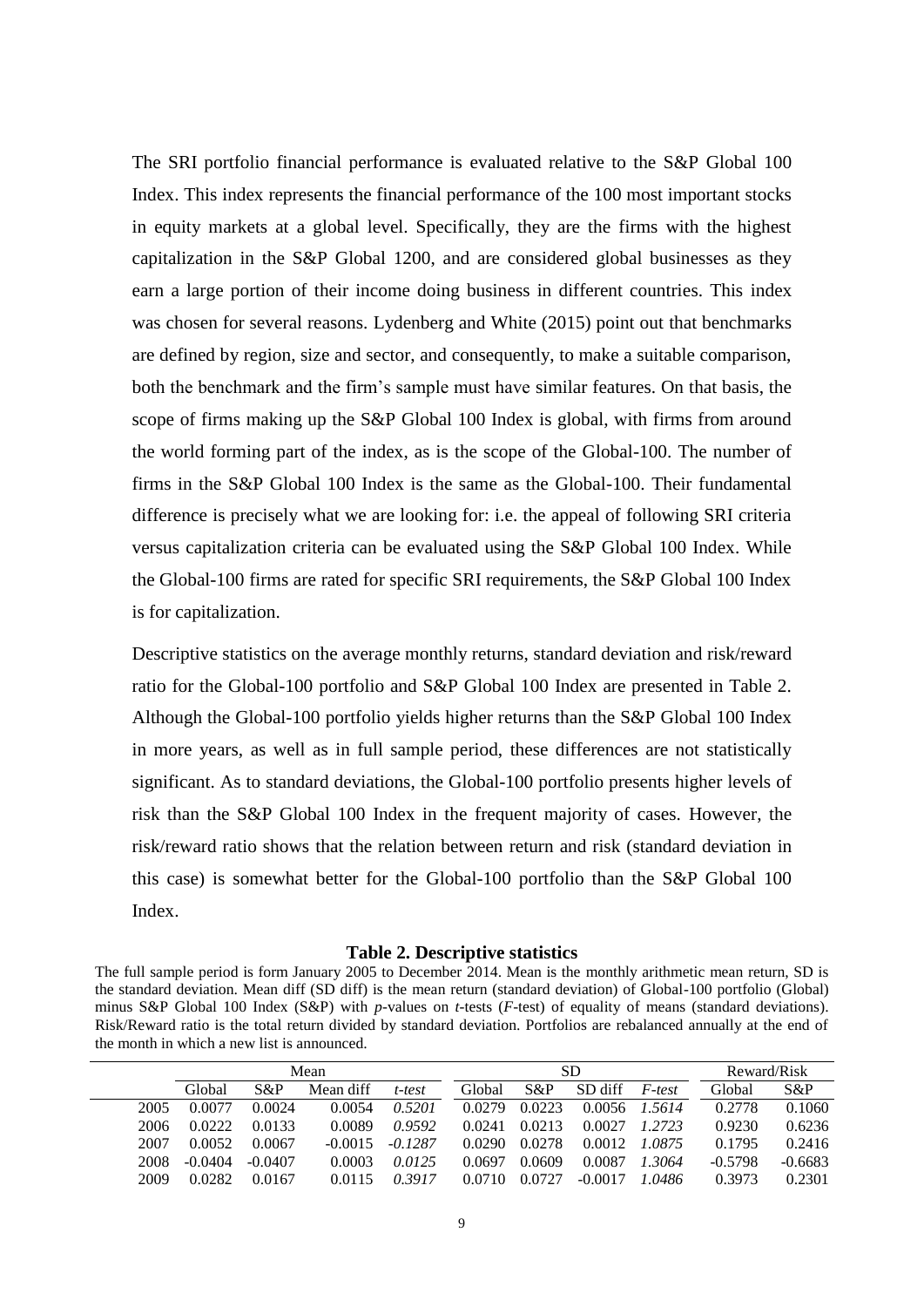| 2010        | 0.0119    | 0.0022    | 0.0097    | 0.3583    | 0.0685 | 0.0641 |        | $0.0043$ 1.1389   | 0.1741    | 0.0343    |
|-------------|-----------|-----------|-----------|-----------|--------|--------|--------|-------------------|-----------|-----------|
| 2011        | $-0.0129$ | $-0.0054$ | $-0.0075$ | $-0.3386$ | 0.0557 | 0.0527 | 0.0030 | 1.1162            | $-0.2319$ | $-0.1026$ |
| 2012        | 0.0169    | 0.0078    | 0.0091    | 0.4988    | 0.0494 | 0.0399 | 0.0094 | 1.5296            | 0.3422    | 0.1945    |
| 2013        | 0.0125    | 0.0162    | $-0.0037$ | $-0.2796$ | 0.0361 | 0.0291 |        | $0.0069$ $1.5345$ | 0.3470    | 0.5582    |
| 2014        | $-0.0013$ | 0.0001    | $-0.0014$ | $-0.1196$ | 0.0296 | 0.0253 |        | $0.0043$ $1.3734$ | $-0.0431$ | 0.0031    |
| Full period | 0.0050    | 0.0019    | 0.0031    | 0.4890    | 0.0461 | 0.0416 | 0.0045 | 1.2096            | 0.1088    | 0.0463    |

Transaction costs are not considered in this study for several reasons: (1) the ability of retail investors to seek and negotiate the most favourable and advantageous investment alternatives will determine the final outcome of each investor; (2) transaction costs depends on aspects such as the amount of funds available for investing or the broker that retail investors use; (3) transaction costs affect the returns for retail investors investing in Global-100 stocks and in the S&P Global 100 Index; and (4) recent studies (e.g., Auer and Schumacher, 2016) consider transactions costs and find that this does not alter their main conclusions. Brzeszczyński and McIntosh (2014) point out that transaction costs would have to be disproportionately high to explain performance differences between SRI and conventional investment. Explanations for this can be found by taking a closer look at the changes of the ESG ratings over time, changes do not occur very often (Auer and Sshumacher, 2016), and because trading occurs only once a year and transaction costs are likely relatively trivial (Brammer et al., 2009).

## **4. Methods**

We examine the financial performance with stock market-based measurements in line with Scholtens (2008), Carvalho and Areal (2016) and Leite and Cortez (2016), among others. Several researchers (Barber and Lyon, 1997; Fama, 1998; Loughran and Ritter, 2000) have shown that the magnitude, and sometimes even the sign, of the long-run abnormal returns are sensitive to alternative measurement methodologies. To determine the sensitivity of our results, we examine the financial performance using several approaches.

## *Sharpe ratio and significance tests*

The Sharpe ratio (1966) - the ratio of excess return to standard deviation - is undoubtedly one of the most commonly used financial performance measure in the financial literature. Thus, as a general measure of financial performance and given the well-known interpretation of its results, retail investors may be interested in comparing the performance of alternative investment strategies according to this measure. From two investment portfolios *i* and *j* whose excess returns over the risk-free rate at time *t*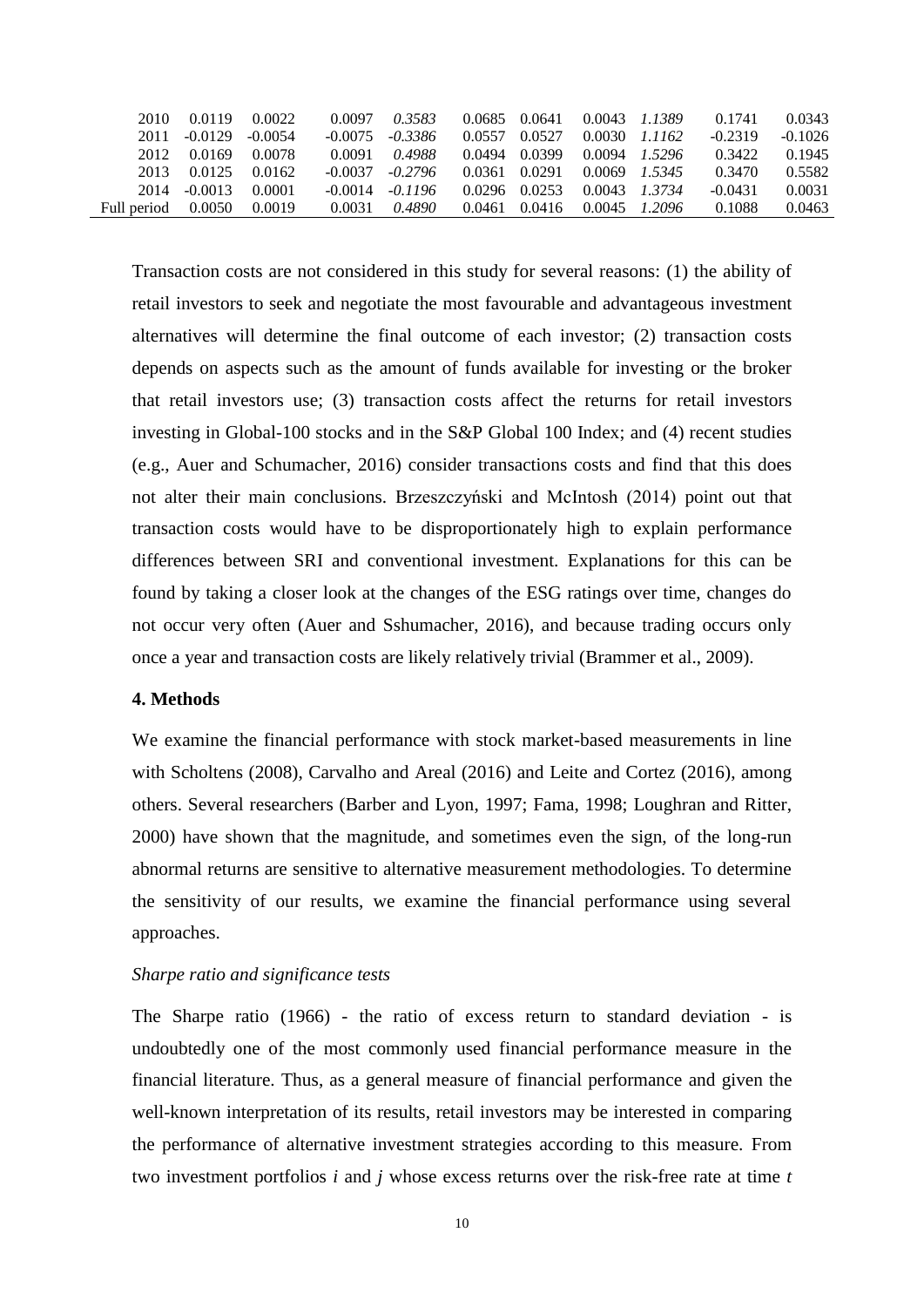are  $r_{ti}$  and  $r_{tj}$  respectively, a total of *T* return pairs  $(r_{1i}, r_{1j}), ..., (r_{Ti}, r_{Tj})$  are observed. The difference between two Sharpe ratios is given by  $\Delta = Sh_i - Sh_j = \mu_i / \sigma_i^2 - \mu_j / \sigma_j^2$ , where  $\mu$  and  $\sigma^2$  are the sample mean and standard deviation respectively. As the value of the Sharpe ratio is really an estimate from historical return data, statistical inference has to be applied in order to compare the two indicators. To this end, previous studies (e.g. DeMiguel and Nogales, 2007; Gasbarro et al., 2007) used the test of Jobson and Korkie (1981) and the corrected version of Memmel (2003). However, this test is not valid if the returns distribution is non-normal or if the observations are correlated over time, both phenomena quite common on financial returns time series data. Recently, Ledoit and Wolf (2008), hereafter LW, propose a studentized time series bootstrap approach that works asymptotically and has satisfactory properties in finite samples. Previous literature (e.g., Hall, 1992; Lahiri, 2003) shows the enhanced inference accuracy of the studentized bootstrap over standard inference based on asymptotic normality. LW propose to test  $H_0: \Delta = \text{Sh}_i - \text{Sh}_j = 0$  by inverting a bootstrap confidence interval. A two-sided bootstrap confidence interval with nominal level  $1-\alpha$ for ∆ (true difference between the Sharpe ratios) is constructed and if zero is not contained in the interval, then  $H_0$  is rejected at nominal level α. Specifically, LW propose to construct a symmetric studentized time series bootstrap confidence interval. To this end, the two-sided distribution function of the studentized statistic is approximated through the bootstrap by  $F(|\hat{\Delta} - \Delta|/s(\hat{\Delta})) \approx F(|\hat{\Delta}^* - \Delta|/s(\hat{\Delta}^*))$ , where  $\Delta$  is the true difference between the Sharpe ratios,  $\hat{\Delta}$  is the estimated difference computed from the original data,  $s(\hat{\Delta})$  is a standard error for  $\hat{\Delta}$  (also calculated from the original data),  $\hat{\Delta}^*$  is the estimated difference computed from bootstrap data, and  $s(\hat{\Delta}^*)$  is a standard error for  $\hat{\Delta}^*$  (also calculated from bootstrap data). Letting  $z_{|\cdot|,\lambda}^*$  be a  $\lambda$  quantile of F  $(|\hat{\Delta}^* - \Delta|/s(\hat{\Delta}^*))$ , a bootstrap 1- $\alpha$  confident interval for  $\Delta$  is given by  $\hat{\Delta} \pm$  $z_{[-],1-\alpha}^* s(\hat{\Delta})$ . LW note that with heavy-tailed data or data of time series nature, this quantile will typically be somewhat larger than its standard normal counterpart (used in the traditional tests) in small to moderate samples, resulting in more conservative inferences. To generate the bootstrap data, we use the circular block bootstrap of Politis and Romano (1992), resampling blocks of pairs from the observed pairs  $(r_{ti}, r_{tj})$ , *t*=1,…, *T*, with replacement. Applying the studentized circular block bootstrap requires a choice of the block size *b* and LW propose to use the calibration procedure of Loh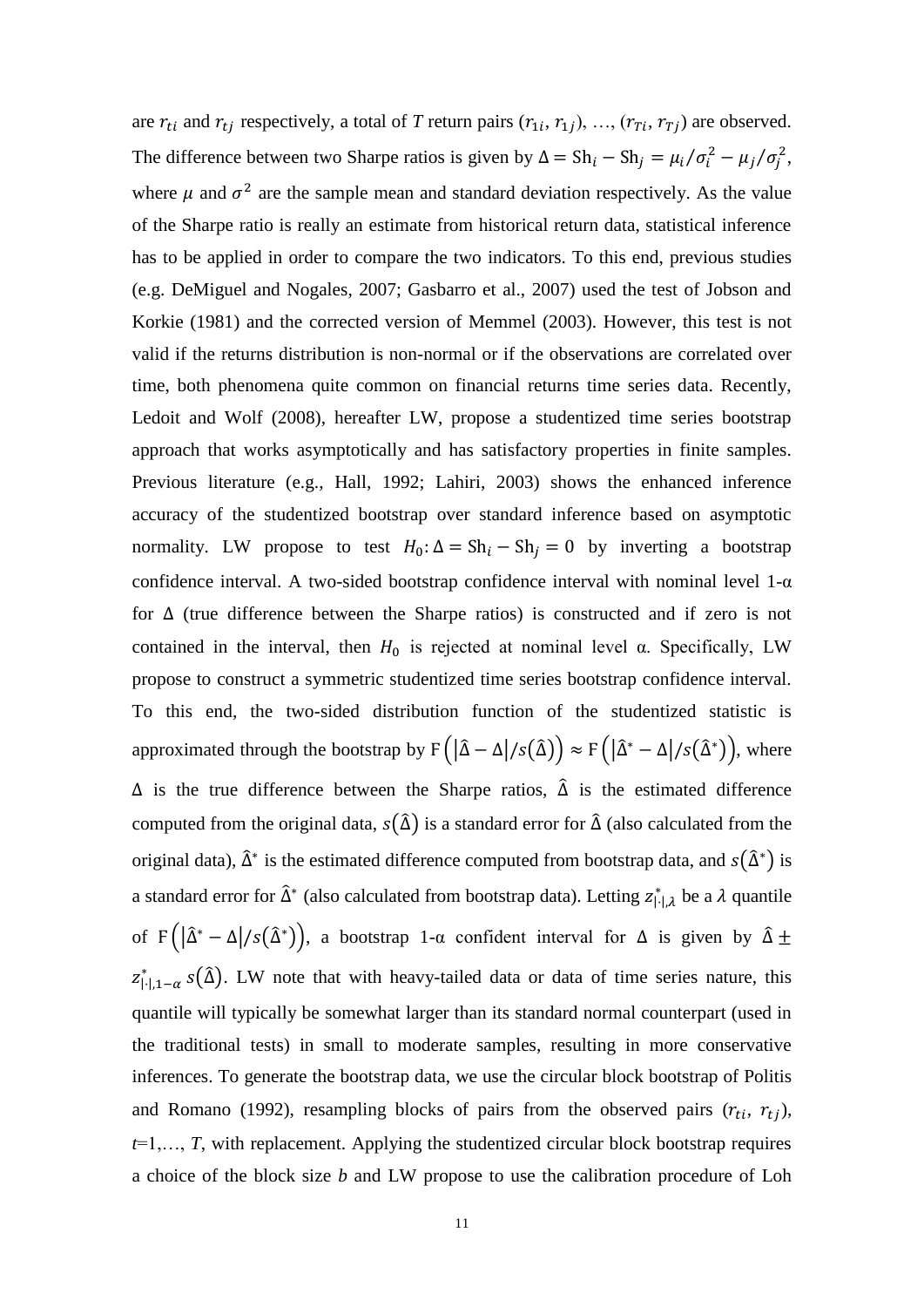(1987). LW suggest that  $M = 5000$  bootstrap sequences is sufficient for reliable inference. The standard error  $s(\hat{\Delta})$  is calculated through kernel estimation. Specifically, the prewhitened quadratic spectral kernel of Andrews and Monahan (1992). The standard error  $s(\hat{\Delta}^*)$  is the natural standard error calculated from the bootstrap data, making use of special block dependence structure. The bootstrap *p*-values are computed as  $PV = {\tilde{a}^{*,m} \ge d} + 1/M + 1$ , where  $d = |\hat{\Delta}|/s (\hat{\Delta})$ , the original studentized test statistic,  $\tilde{d}^{*,m} = |\hat{\Delta}^{*,m} + \hat{\Delta}|/s(\hat{\Delta}^{*,m})$ , denote the centered studentized statistic computed form the *m*th bootstrap sample by  $d^{*,m}$ ,  $m=1,\ldots,M$ , and *M* is the number of bootstrap resamples.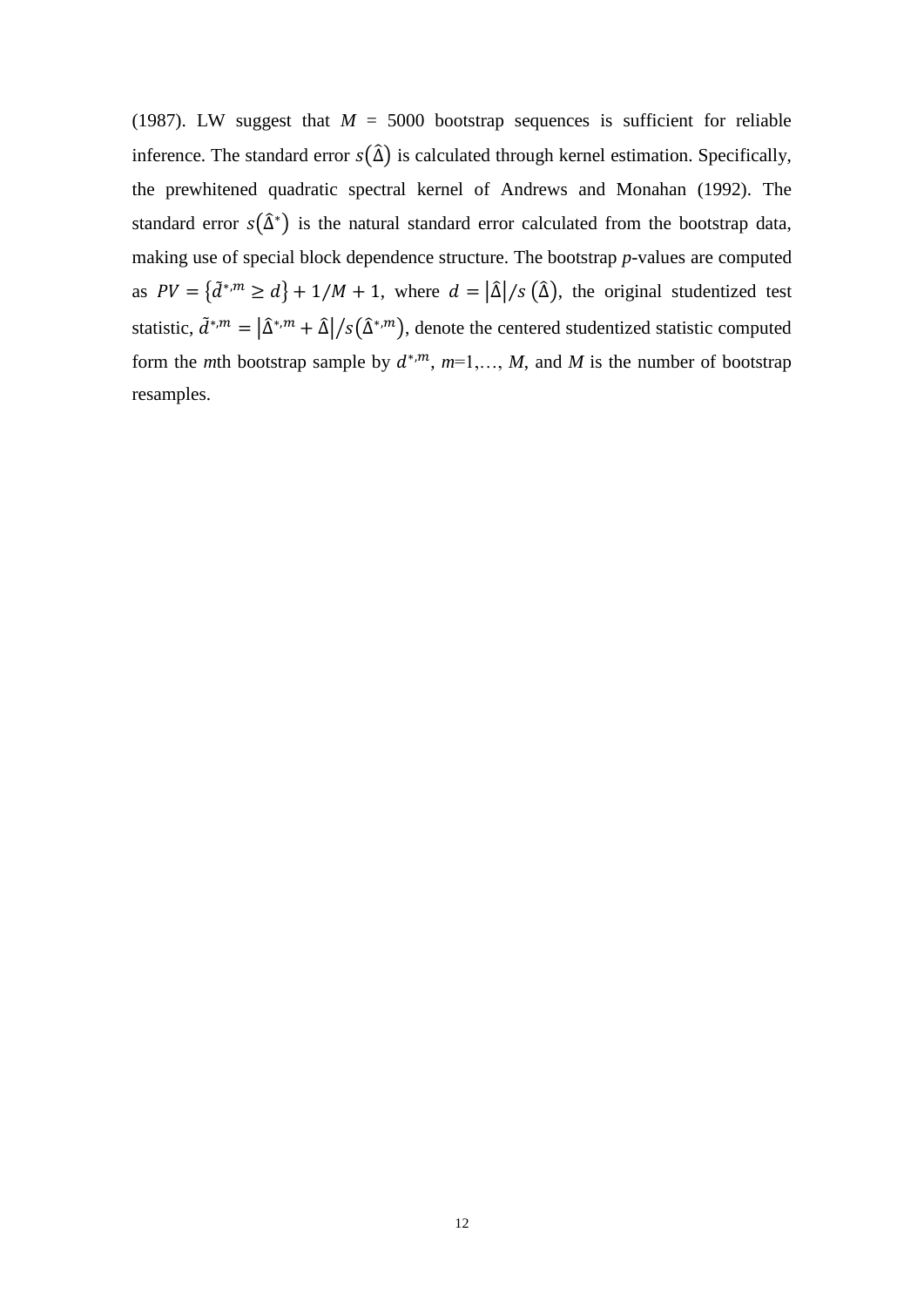#### *Firm features and systematic risk*

Another approach to evaluate portfolio performance involves computing alphas from multi-factor models, as in Galema et al. (2008), Brammer et al. (2006), Edmans (2011), and Humphrey et al. (2012). .We examine performance using the four-factor Carhart (1997) model that captures the risk premiums associated with size and value versus growth (as in Fama and French, 1993) as well as a momentum factor motivated by Jegadeesh and Titman (1993). The Carhart four-factor model is expressed by

$$
R_{p,t} - R_{f,t} = \alpha_p + \beta_{RMRF} RMRF_t + \beta_{SMB} SMB_t + \beta_{HML} HML_t + \beta_{MOM} MOM_t + \varepsilon_{p,t} (1)
$$

where  $R_{p,t}$  is the return of the portfolio *p* on time *t*,  $R_{f,t}$  is the risk-free rate and  $\alpha_p$  is the estimated performance measure of the portfolio. In relation to the risk factors,  $RMRF<sub>t</sub>$ represents market excess returns (relative to the risk-free rate) on time  $t$ ;  $SMB_t$  is the difference between the returns on diversified portfolios of small stocks and large stocks;  $HML_t$  is the difference between the returns on diversified portfolios of high book-tomarket (value) stocks and low book-to-market (growth) stocks; and  $MOM_t$  is the difference between the returns on diversified portfolios of winning and losing stocks in the past year. The betas in the model represent the estimated risk measures associated to the different risk factors: market, size, value and momentum. Finally  $\varepsilon_{p,t}$  are the regression's residuals. To construct SMB and HML portfolios, we follow the recent Ferruz and Badía (2017) procedure, hereafter FB. They note that Fama and French (1993) construct portfolios once a year and maintain them invariable during full year; however, variations in the features of firms can occur during any given 12-month period, which is not accounted by the Fama and French procedure. Taking month-tomonth data and rebuilding the value and size portfolios at the end of each month, FB yield a more dynamic procedure that enhances the ability of the risk-factors and the model. To construct the MOM portfolio, we use six value-weight portfolios formed on size and prior (2-12) returns. The portfolios are the intersections of two portfolios formed on size and three portfolios formed on prior (2-12) return. The MOM factor is also rebuilt at the end of each month. The monthly size breakpoint is the median market equity and the monthly prior return breakpoints are the  $30<sup>th</sup>$  and  $70<sup>th</sup>$  percentiles. Thus, MOM is the average return on the two high prior return portfolios (winners) minus the average return on the two low prior return portfolios (losers).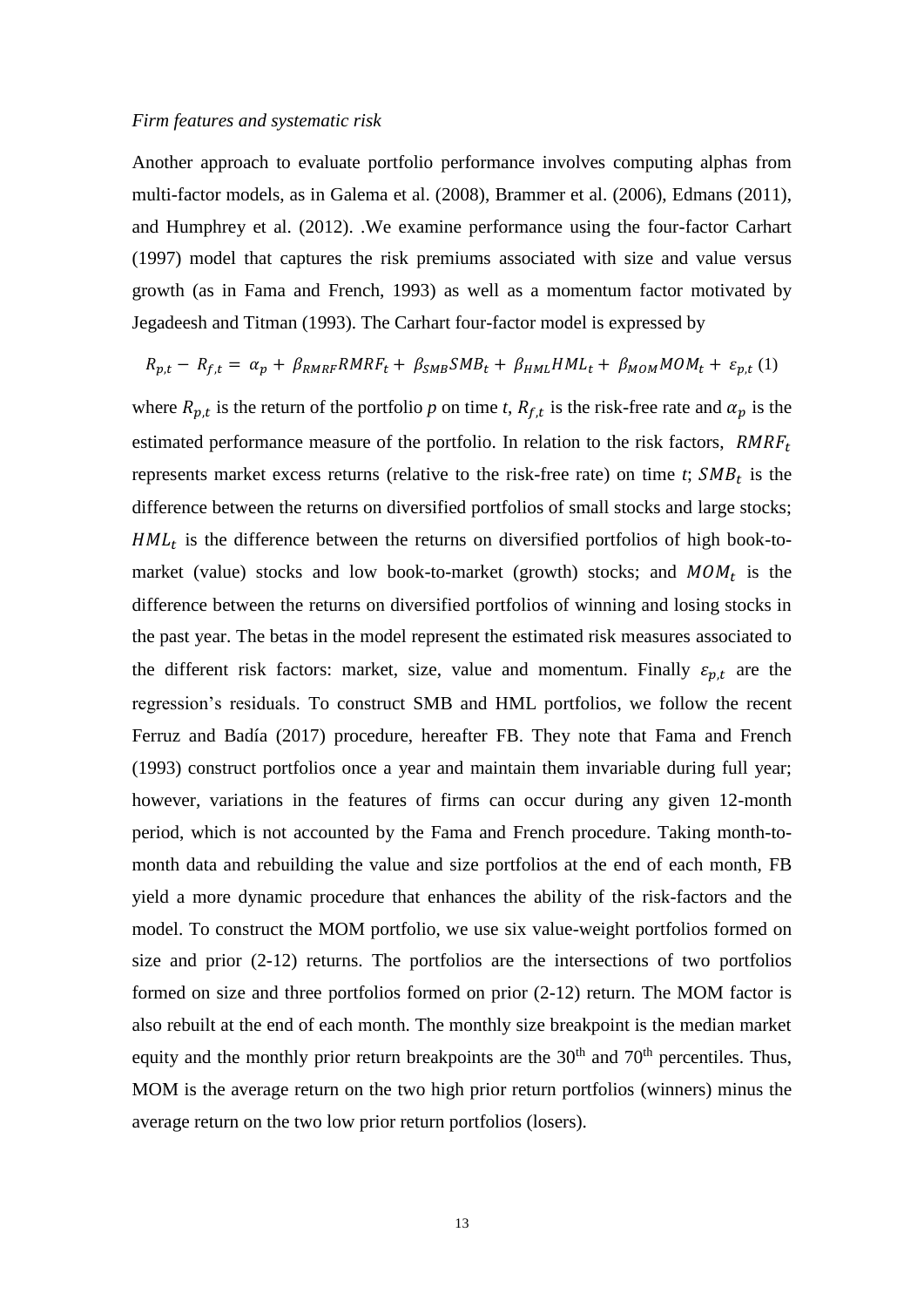## *Geographical analysis*

As outlined above, besides analysing performance at the global level, SRI financial performance is analysed at the regional level. Our international sample collected firms from 26 countries and the short country-specific sample in some cases could reduce the power of our tests. In order to mitigate it, we combine our 26 countries into diversified portfolios. Following the MSCI market allocation, we analyse five regions (portfolios): (I) America, that includes the United States and Canada; (II) Europe (except UK), that includes Austria, Belgium, Denmark, Finland, France, Germany, Ireland, Italy, the Netherlands, Norway, Portugal, Spain, Sweden and Switzerland; (III) United Kingdom; (IV) Pacific region, that includes Australia, Hong Kong, Japan, New Zealand and Singapore; and (V) Emerging markets, that includes Brazil, India, South Africa, South Korea and Taiwan. This allocation is akin to the one of Fama and French (1998, 2012) who group countries in regions mainly by geographic location and market integration. We exclude UK firms from the Europe portfolio due to the weight of UK in the full sample and the specificities of the UK market relative to continental Europe. Including UK firms in the Europe portfolio may bias the conclusions on Europe. Furthermore, it allows us to observe the SRI phenomenon on UK market and to compare our results with previous studies.

#### *Market states*

Additionally, we analyse the financial performance of SRI portfolios in different market states. Recent research shows that different market states (e.g., expansion and recession periods), affect the performance of SR equity funds, SR fixed-income funds, and SR stocks. We start by identifying the different market states across our sample period using the Pagan and Sossounov (2003), hereafter PS, approach. PS develop a statistical approach to determine peaks and troughs of a stock market index. According to PS, the peaks and troughs represent relatively high and low points of a stock index series during a period of time. A peak is identified at *t* time if the event  $PK = [\ln P_{t-8}, ..., \ln P_{t-1}]$  $\ln P_t > \ln P_{t+1}$ , ...,  $\ln P_{t+8}$  occurs, where  $P_t$  represents the quotation of the relevant stock index, and a trough at time *t* if the event  $TH = [\ln P_{t-8}, ..., \ln P_{t-1} > \ln P_t$  $\ln P_{t+1}$ , ...,  $\ln P_{t+8}$ ] occurs. Consistent with literature, we qualify bear periods as those with a downtrend in the relevant stock market index of at least 20% from peak to trough. This process is recently used in financial studies such as Lee et al. (2013), Leite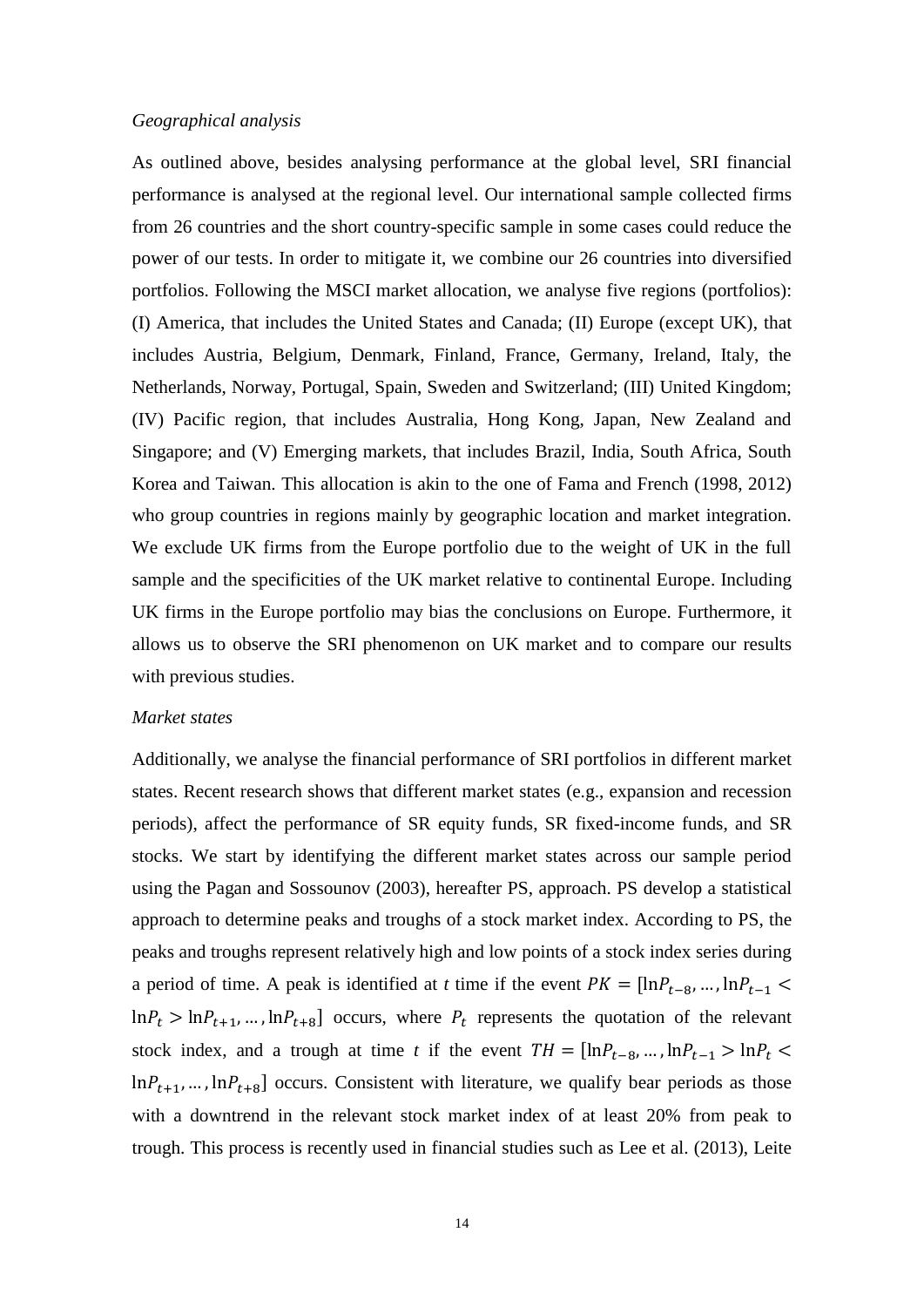and Cortez (2016) and Carvalho and Areal (2016) among others. The MSCI ACWI<sup>1</sup> is used as the relevant stock market index since is a coherent and complete representation that captures the full spectrum of the global equity opportunity set without home bias. The index collects stocks across 23 developed markets and 23 emerging markets. With 2,480 constituents, the index covers approximately 85% of the global investable equity opportunity set. Table 3 shows the global bear market period identified (Global-ACWI). The remaining periods are considered bull market periods. However, since this paper examines international SR stocks returns, we have to be cautious establishing unique global market states.

Considering the different geographic areas of analysis, we thus proceed to identify different market states at the regional level. The relevant stock market indexes used are: the MSCI North America Index (portfolio I: Americas); the MSCI Europe ex UK Index (portfolio II: Europe except UK); the MSCI United Kingdom Index (portfolio III: United Kingdom); the MSCI Pacific Index (portfolio IV: Pacific); and the MSCI Emerging Markets ex China Index<sup>2</sup> (portfolio V: Emerging markets).<sup>3</sup> The regional bear periods are showed in Table 3, and the remaining periods are considered as bull periods.

As expected, the downtrend associated to the international financial crisis (from 2007 to 2009) is observed both at the global market and regional level. Furthermore, we observe another bear market period in Europe ex-UK from May 2011 to May 2012 which can be associated to the euro sovereign debt crisis, as well as another bear market period in emerging markets from May 2011 to September 2011 as a possible financial contagion of fiscal risks in the US and sovereign debt sustainability in Europe.

 $\overline{a}$ 

<sup>&</sup>lt;sup>1</sup> Index prices are in USD. Data information is obtained from [www.msci.com.](http://www.msci.com/)

<sup>&</sup>lt;sup>2</sup> The MSCI Emerging Markets Index includes China as the most weighted country. We use the MSCI Emerging Markets ex China Index since China is not included our sample. Furthermore, the most weighted countries in this index are those included in our sample: South Korea 20.62%, Taiwan 16.79%, India 12.11%, Brazil 10.43%, and South Africa 9.09%. Anyhow, we computed the analysis with both indices and obtained exactly the same results.

<sup>&</sup>lt;sup>3</sup> Prices for all indices are in USD. Data information is obtained from [www.msci.com.](http://www.msci.com/) Indices used for the remaining regions cover the same countries as our regional portfolios. The MSCI North America Index covers US and Canadian firms; the MSCI Europe ex UK Index covers firms from Austria, Belgium, Denmark, Finland, France, Germany, Ireland, Italy, the Netherlands, Norway, Portugal, Spain, Sweden and Switzerland; the MSCI United Kingdom Index covers stocks from UK; and the MSCI Pacific Index covers firms from Australia, Hong Kong, Japan, New Zealand and Singapore.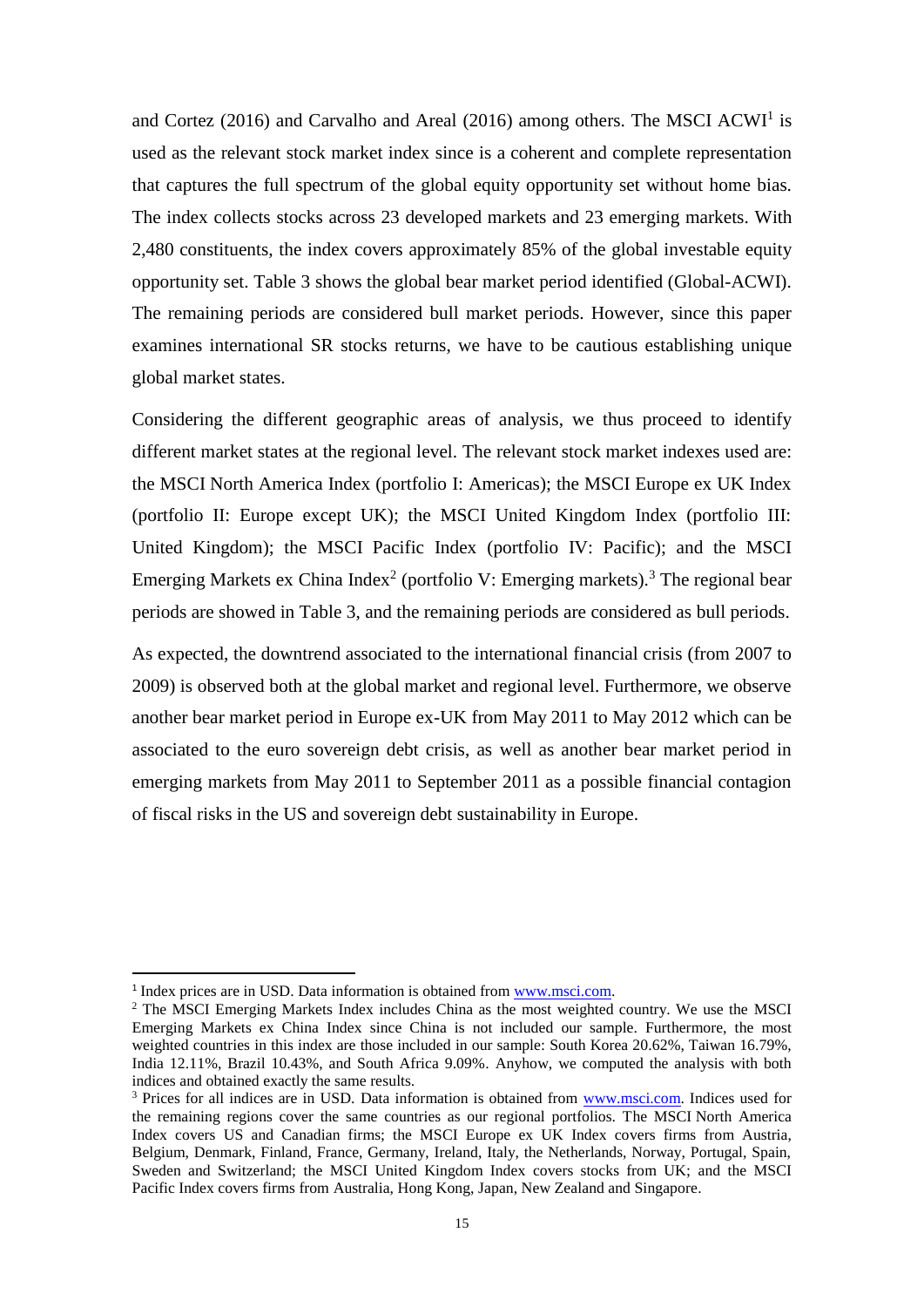#### **Table 3. Bear market states**

This table identifies periods bear market according to the Pagan and Sossounov (2003) procedure. The sample period studied is from January 2005 to December 2014. The indices used are the MSCI ACWI Index (Global); the MSCI North America Index (portfolio I: Americas); the MSCI Europe ex UK Index (portfolio II: Europe except UK); the MSCI United Kingdom Index (portfolio III: United Kingdom); the MSCI Pacific Index (portfolio IV: Pacific); and the MSCI Emerging Markets ex China Index (portfolio V: Emerging markets). Consistent with literature, we require the rise (fall) of the market being greater (less) than either 20. We test the window breadth for eight, nine and ten months and obtain the same results.

| Portfolio               | Start date | Index<br>value<br>(Points) | End date | Index value<br>(Points) | Change in<br>market<br>index | Length of bear<br>period (months) |
|-------------------------|------------|----------------------------|----------|-------------------------|------------------------------|-----------------------------------|
| Global-ACWI             | 2007/11    | 408.105                    | 2009/02  | 187.168                 | $-0.5414$                    | 16                                |
| Americas                | 2007/11    | 1 558.805                  | 2009/02  | 776.949                 | $-0.5016$                    | 16                                |
| Europe except UK        | 2007/11    | 2452.294                   | 2009/02  | 985.823                 | $-0.5980$                    | 16                                |
|                         | 2011/05    | 1 794.745                  | 2012/05  | 1 231.996               | $-0.3472$                    | 13                                |
| UK                      | 2007/11    | 1 638.644                  | 2009/02  | 672.550                 | $-0.5896$                    | 16                                |
| Pacific                 | 2007/11    | 2 763.476                  | 2009/02  | 1 369.571               | $-0.5044$                    | 16                                |
| <b>Emerging Markets</b> | 2007/11    | 4 030.146                  | 2009/02  | 1 610.415               | $-0.6004$                    | 16                                |
|                         | 2011/05    | 3 945.570                  | 2011/09  | 3 011.914               | $-0.2366$                    | 5                                 |

#### *Performance in different market states*

To analyse the market state effect on financial performance we use a conditional model in line with Nofsinger and Varma (2014), Carvalho and Areal (2016) and Leite and Cortez (2016). This model allows risk and performance to vary over different market states. The conditional model incorporates two dummy variables in order to obtain different estimated coefficients on different market states, as follows:

$$
R_{p,t} - R_{f,t} = \alpha_{Bull} D_{Bull,t} + \alpha_{Bean} D_{Bean,t} + \beta_{1Bull} RMRF_tD_{Bull,t} + \beta_{1Bean} RMRF_tD_{Bean,t}
$$

$$
+ \beta_{2Bull} SMB_tD_{Bull,t} + \beta_{2Bean} SMB_tD_{Bean,t} + \beta_{3Bull} HML_tD_{Bull,t}
$$

$$
+ \beta_{3Bean} HML_tD_{Bean,t} + \beta_{4Bull} MOM_tD_{Bull,t} + \beta_{4Bean} MOM_tD_{Bean,t} + \varepsilon_{p,t}
$$
(2)

where  $D_{Bull,t}$  is a dummy variable that takes value of one for bull market periods and zero otherwise and  $D_{\text{Bear},t}$  is a dummy variable that takes value of one for bear market periods and zero otherwise.  $\alpha_{\text{Bull}}$  corresponds to the financial performance on bull markets and  $\alpha_{\text{pear}}$  on bear markets.  $\beta_{1Bull}$ ,  $\beta_{2Bull}$ ,  $\beta_{3Bull}$  and  $\beta_{4Bull}$  correspond to the factor loadings on bull periods, and  $\beta_{1Bean}$ ,  $\beta_{2Bean}$ ,  $\beta_{3Bean}$  and  $\beta_{4Bean}$  on bear periods. As Leite and Cortez (2016) point out, this procedure extends the model of Nofsinger and Varma (2014) by incorporating the dummy variables both for the alphas and for the risk factors, thereby enabling the analysis of financial performance and risk exposures on different market states.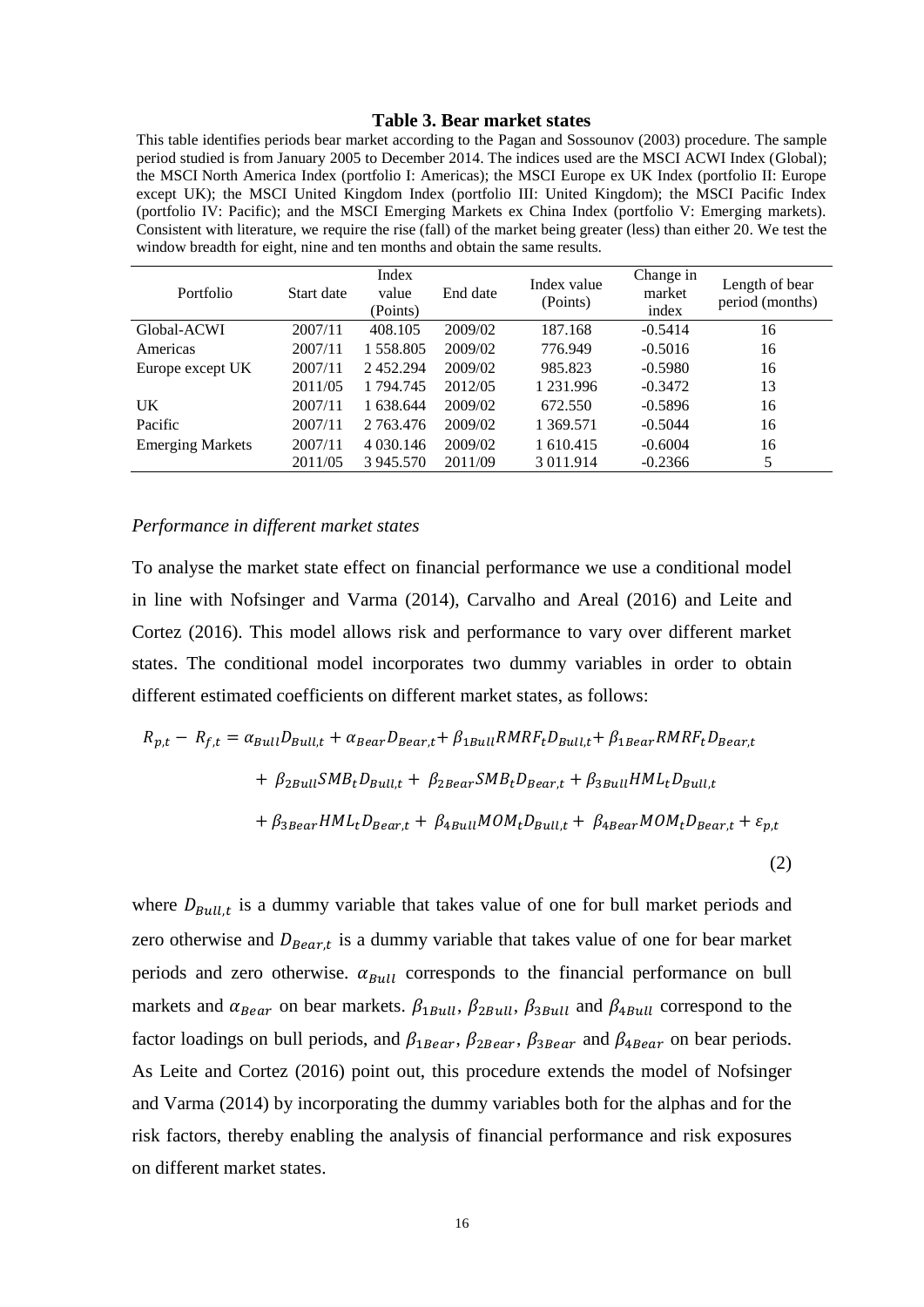## **5. Empirical Results**

This section presents the empirical results. Table 4 shows the results of applying the Sharpe ratio and the LW procedure to estimate the statistical significance of the difference between the Sharpe ratio of the SRI portfolio (Global-100 stocks) and of the four-factor Carhart (1997) model to both portfolios. Furthermore, in line with previous studies (e.g. Nofsinger and Varma, 2014; Leite and Cortez, 2016), in order to investigate differences in financial performance between both portfolios, we also estimate the alphas of a portfolio constructed by subtracting the returns of the S&P Global 100 Index from the returns of the Global-100 portfolio

#### **Table 4. Portfolio Financial Performance and Risk estimates**

This table shows estimates of performance and risk for the Global 100 portfolio (Global) and the S&P Global 100 Index (S&P). Diff is the portfolio constructed by subtracting the returns of the S&P Global 100 Index from the returns of the Global-100 portfolio. The full sample period is form January 2005 to December 2014. Portfolio performance is evaluated by means of the Sharpe ratio and the alpha from the four-factor Carhart (1997) model. The LW procedure is used to identify statistical significant differences between the Sharpe ratio of both portfolios, and values in brackets represent the *p*-value for equal Sharpe ratios. The Carhart (1997) model is estimated by OLS based on the heterokedasticity and autocorrelation adjusted errors of Newey and West (1987). Portfolios SMB and HML are constructed following FB and MOM following the Carhart approach. The MSCI ACWI Index is the market proxy in the Carhart (1997) model. One-month US T-bills proxy for the risk-free rate. R2 Adj. is the adjusted coefficient of determination. Values in parenthesis are the *t*-statistics. The asterisks are used to represent the statistically significant coefficients at the 1% (\*\*\*), 5% (\*\*) and 10% (\*) significance levels.

|        | Sharpe    | Alpha      | <b>RMRF</b> | <b>SMB</b>  | <b>HML</b>  | <b>MOM</b>  | R <sub>2</sub> Adj. |
|--------|-----------|------------|-------------|-------------|-------------|-------------|---------------------|
| Global | 0.0751    | $0.0025**$ | $0.9843***$ | $0.1315***$ | $0.2351***$ | $-0.0194$   | 0.9614              |
|        |           | (2.4432)   | (37.0308)   | (4.1246)    | (4.8310)    | $(-0.7825)$ |                     |
| S&P    | 0.0162    | $-0.0010$  | $0.9432***$ | $0.1153***$ | $-0.1250**$ | 0.0169      | 0.9530              |
|        |           | (-0.9180)  | (31.6051)   | (4.2158)    | $(-2.1312)$ | (0.5718)    |                     |
| Diff   | $0.0589*$ | $0.0034**$ | 0.0411      | 0.0162      | $0.3600***$ | $-0.0363$   | 0.4408              |
|        | [0.0569]  | (2.2868)   | (0.9930)    | (0.3771)    | (4.8316)    | (-0.8797)   |                     |
|        |           |            |             |             |             |             |                     |

Considering our full sample period, the Sharpe estimate for the Global-100 portfolio is 0.0751 and for the S&P Global 100 Index 0.0162, resulting in a difference of 0.0589. The LW test produces a *p*-value of 0.0570, meaning that the difference between the Sharpe ratio of both portfolios is statistically significant. These results are supported by the alpha estimates. The Global-100 portfolio shows a positive and significant alpha and the S&P Global 100 Index yields a negative although not statistically significant alpha. The difference in performance between both portfolios, measured by the alpha of the Diff portfolio, is statistically significant, indicating that the Global 100 portfolio outperforms the S&P Global 100 Index. Thus, both financial performance measures indicate statistically significant differences between SRI and conventional investments, and show that the Global 100 portfolio yields better financial performance than S&P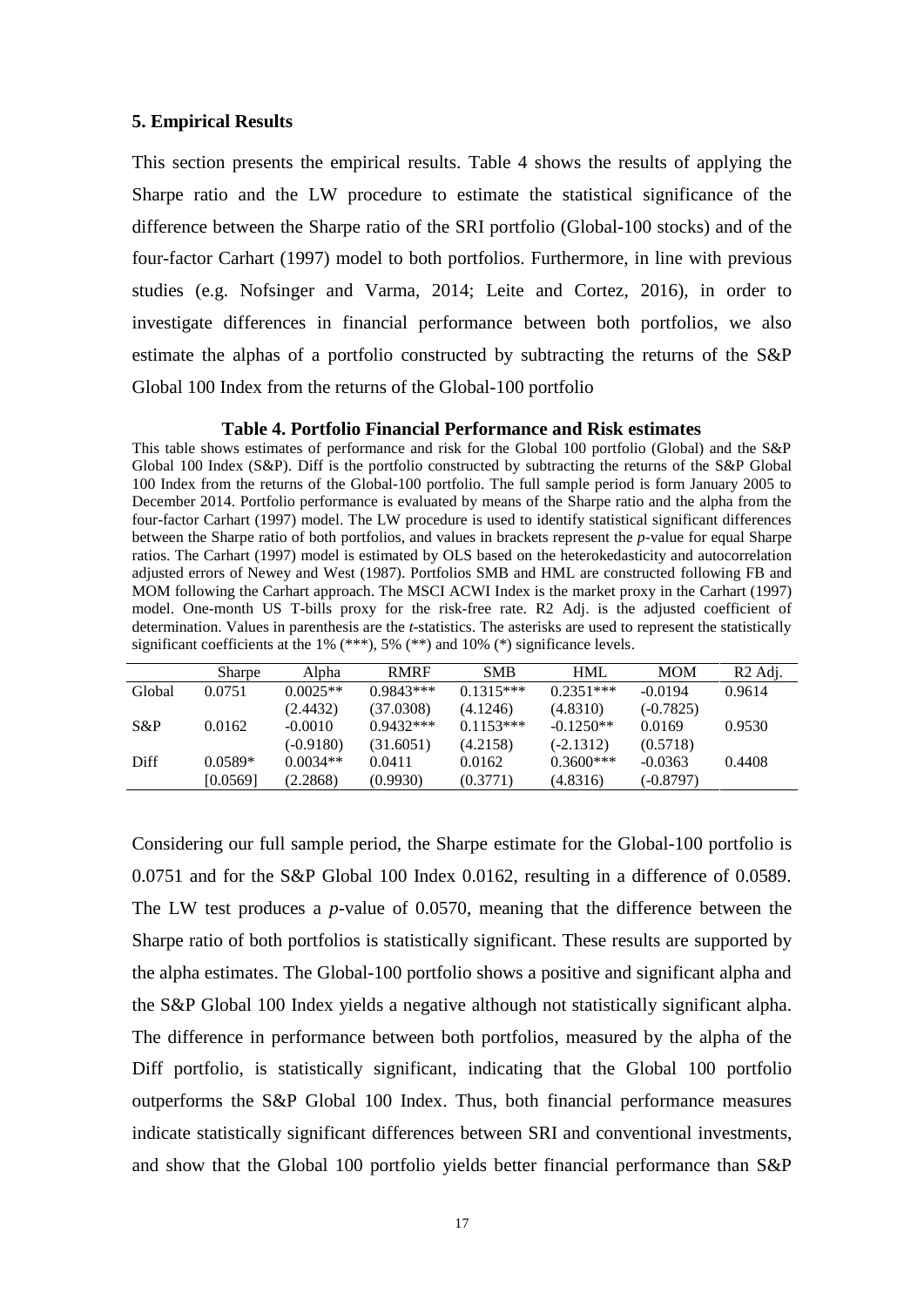Global 100 Index. As to market sensitivities, both portfolios have positive and statistically significant exposure to the size factor, showing a tendency for the portfolios to be exposed to smaller firms. Furthermore, the Global 100 portfolio presents significant positive loading on the value factor, whereas the S&P Global 100 Index has significant and negative exposure. Considering the results of the Diff portfolio, we can conclude that, the SRI portfolio is significantly more exposed to value stocks. Regarding momentum factor, we do not find statistically significant coefficients. Our results are in line with previous studies such as Filbeck (2009), Edmans (2011) and Filbeck (2013) and suggest that SR retail investors, and equally institutional investors, are able to benefit from the outperformance of a SRI strategy relative to conventional investments.

The results on the portfolio performance of the SRI portfolios at the regional level are presented in Table 5. Estimates of the Sharpe ratio and four-factor model for each region are reported. With respect to the Sharpe ratios, three portfolios show positives values and two other show negative values for this measure. If the portfolios are ranked by the Sharpe values, portfolio P1 (Americas) yields the highest financial performance, followed by portfolio P2 (Europe ex-UK). Portfolio P5 (Emerging markets) obtains the lowest financial performance, followed by the P4 portfolio (Pacific). The alpha estimations further explore the performance analysis, controlling for the four risk factors. Portfolios P1 and P2 yield a positive and statistically significant alpha (at the 1% level); portfolios P3 and P4 obtain insignificant alphas, and portfolio P5 shows a marginal (at the 10% level) statistically significant negative alpha. These results suggest that the significant differences observed at the global level between the Global-100 portfolio and the S&P Global 100 Index are driven by portfolios P1 and P2. On the other hand, it is possible to appreciate how market sensitivities oscillate notably among regions. The size factor loses relevance in Pacific and Emerging markets; the value factor is only significant in the America and UK area; and momentum effect is documented solely in the American portfolio. Thus, the typical risk factors seem to present a limited capacity to explain some specific regional portfolio returns. Brzeszczyński and McIntosh (2014) document that the returns of the UK-SRI portfolios cannot be consistently explained by conventional factors other than the market factor. However, in contrast, our size and value risk factors constructed via FB are significant for this region. When analyzing American SR stocks, Brammer et al. (2006) find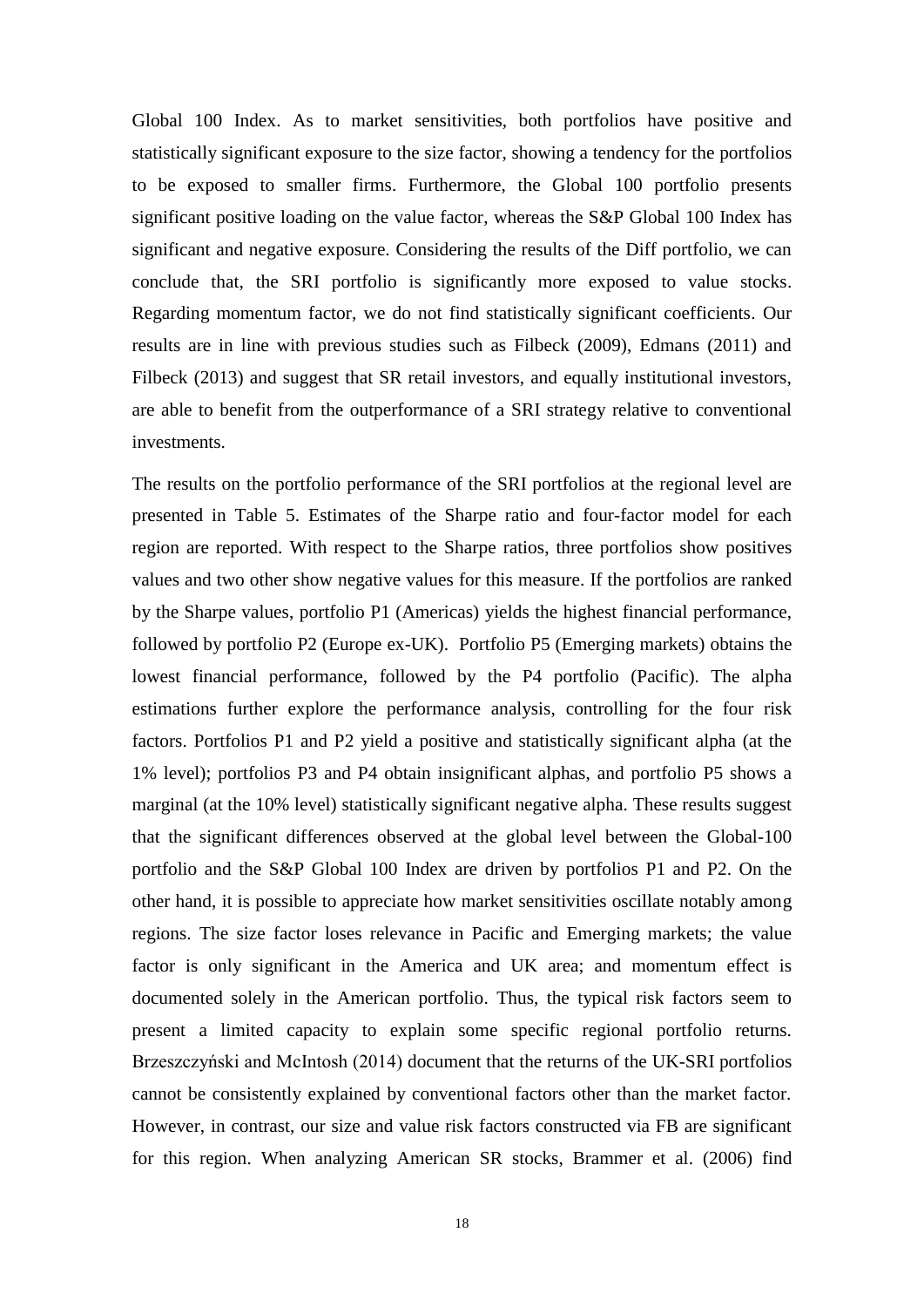negative loadings on the market, size, value, and momentum factors, although only size and momentum are statistically significant. In contrast, our results for the P1 portfolio (Americas) point out positive loadings on the market, size and value factors, and negative exposure on momentum, all of them being statistically significant. Using the sample data for constructing the size, value and momentum portfolios following the FB procedure likely has a positive influence on the significance of risk factors. As to the financial performance, our results are in line with previous evidence for the UK market (e.g. Humphrey et al., 2012; Brzeszczyński and McIntosh, 2014) and for the US market (e.g. Edmans, 2011; Filbeck, 2013), and are in contrast with Brammer et al. (2006) and Mollet and Ziegles (2014). Since this study is, as far as we are aware of, the first analyzing SR stocks in pacific and emerging markets focused on retail investor possibilities, our results are novel for this geography.

**Table 5. SRI Financial performance and risk at the regional level** This table shows estimates of performance and risk for each regional portfolio. Five regional portfolios are constructed: P1 corresponds to Americas; P2 is Europe ex-UK; P3 is UK; P4 is Pacific; and P5 correspond to Emerging markets. The full sample period is from January 2005 to December 2014. The estimates for the P5 portfolio start in January 2010, considering previously there are no stocks from this region in the sample. Portfolio performance is evaluated by means of the Sharpe ratio and the alpha from the four-factor Carhart (1997) model. The Carhart (1997) model is estimated by OLS based on the heterokedasticity and autocorrelation adjusted errors of Newey and West (1987). Portfolios SMB and HML are constructed for each region specifically following FB and MOM following the Carhart approach. Market proxies are the MSCI North America for P1; the MSCI Europe ex UK for P2; the MSCI United Kingdom for P3; the MSCI Pacific for P4, and Emerging markets ex china for P5. One-month US T-bills proxy for the risk-free rate. R2 Adj. is the adjusted coefficient of determination. Values in parenthesis are the *t*-statistics. The asterisks are used to represent the statistically significant coefficients at the 1%  $(***)$ , 5%  $(**)$  and 10%  $(*)$  significance levels.

|                | <b>Sharpe</b> | Alpha       | <b>RMRF</b> | <b>SMB</b>  | <b>HML</b>  | <b>MOM</b>   | R <sub>2</sub> . Adj. |
|----------------|---------------|-------------|-------------|-------------|-------------|--------------|-----------------------|
| P <sub>1</sub> | 0.1560        | $0.0033***$ | $0.9247***$ | $0.2486***$ | $0.0742***$ | $-0.0662***$ | 0.9710                |
|                |               | (2.7030)    | (37.4582)   | (6.4825)    | (3.1980)    | $(-3.5201)$  |                       |
| P <sub>2</sub> | 0.0738        | $0.0033***$ | $0.9566***$ | $0.2297***$ | 0.0528      | $-0.0353$    | 0.9700                |
|                |               | (3.2330)    | (42.9523)   | (4.7386)    | (1.5436)    | $(-1.0756)$  |                       |
| P <sub>3</sub> | 0.0132        | 0.0024      | $0.8650***$ | $0.2585***$ | $0.1164**$  | $-0.0931$    | 0.8988                |
|                |               | (1.4895)    | (19.5529)   | (4.2252)    | (2.1344)    | $(-1.5885)$  |                       |
| P4             | $-0.0275$     | $-0.0025$   | $1.0646***$ | 0.0043      | 0.0420      | $-0.0280$    | 0.8967                |
|                |               | $(-1.5309)$ | (34.0875)   | (0.0874)    | (1.2782)    | $(-1.0155)$  |                       |
| P <sub>5</sub> | $-0.0713$     | $-0.0182*$  | 1.1944 ***  | 0.0238      | 0.1256      | $-0.0320$    | 0.8722                |
|                |               | $(-1.8718)$ | (24.7482)   | (0.3319)    | (1.4017)    | $(-0.4880)$  |                       |
|                |               |             |             |             |             |              |                       |

The statistical differences between Sharpe ratios via the LW procedure by pairs of regions, as well as the alpha of the differences portfolio, also between pairs of regions, are presented in table 6. In the up-right side of the table, we can observe that the differences between the Sharpe ratios of portfolio P1 are statistically significant from those of portfolios P4 and P5. Portfolio P2 also shows statistically significant differences in relation to the Sharpe ratios of portfolios P4 and P5, whereas portfolio P3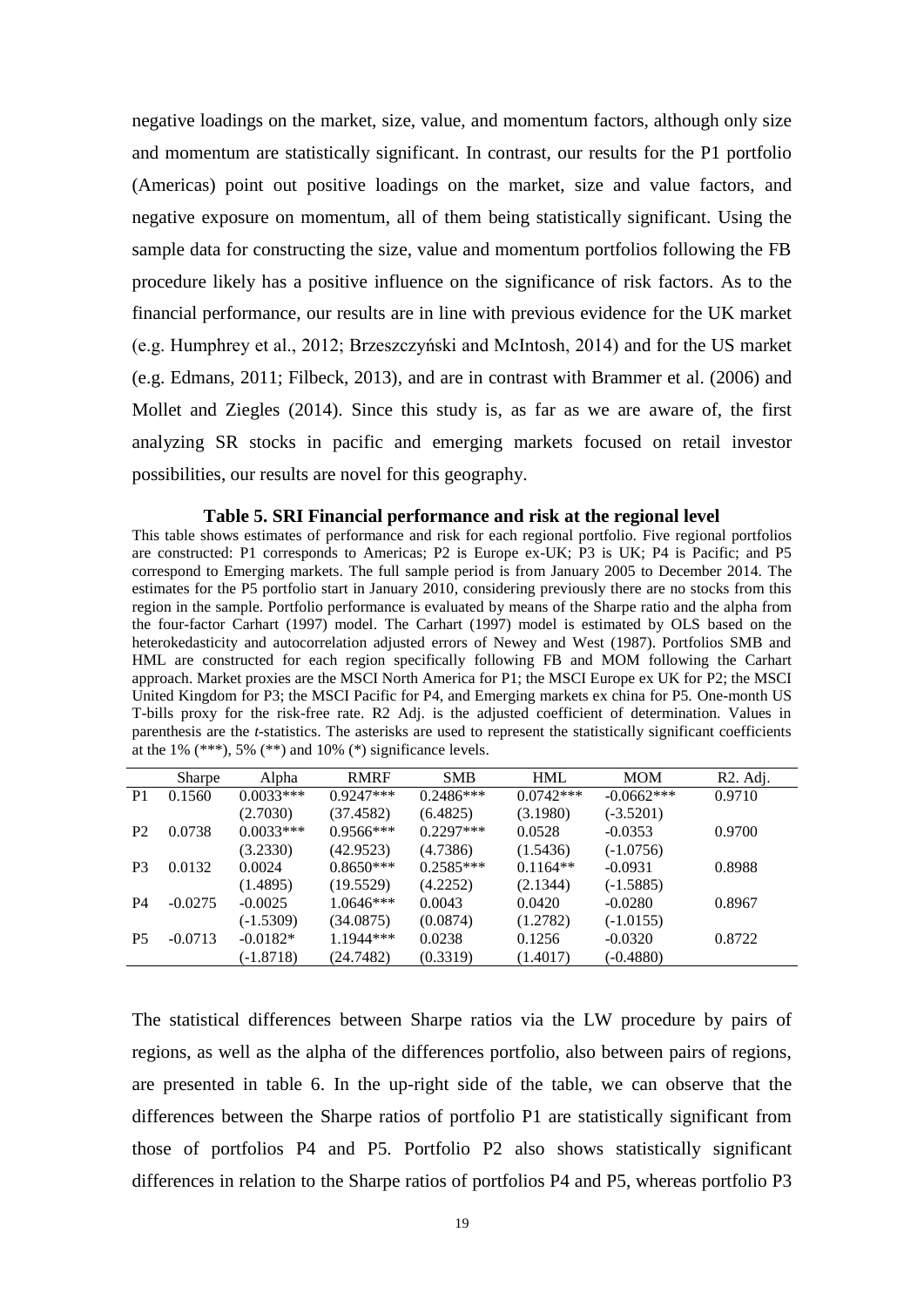yields a Sharpe ratio that is significantly difference from that of portfolio P5. The difference between portfolios P4 and P5 is not significant. Furthermore, in the down-left side of the table, we present the alpha estimates of the difference portfolios between pairs of regions. We can observe how, after controlling for four risk-factors, the alpha of portfolio P1 is statistically different from all other portfolios; the alpha of portfolio P2 is statistically different in relation to portfolios P3 and P5; and the alphas of portfolios P3 and P4 are statistically significant different from that of portfolio P5. These results deepen in the results showed in table 5. It appears that portfolios P1 and P2 are the main drivers of SRI financial performance. Given the statistical differences in financial performances among regional portfolios, in line with previous studies (e.g. Nilsson, 2008; Heimann et al., 2011; Hörisch et al., 2015; Bauer and Smeets, 2015), these results suggest country-specific factors may affect the relationship between corporate social and financial performance.

**Table 6. Differences in SRI financial performance and risk at the regional level** This table shows financial performance differences between regional portfolios. Up-right side of the table presents the Sharpe differences between pairs of regions. The LW procedure is used to identify statistical significant differences between the Sharpe ratio of pairs of regional portfolios. Down-left side of the table shows the alpha estimates of the difference portfolios between pairs of regions. Difference portfolios are constructed by subtracting the returns of a regional portfolio from the returns of another one. Alphas are estimated by the four-factor Carhart (1997) model. This model is regressed by OLS based on the heterokedasticity and autocorrelation adjusted errors of Newey and West (1987). P1 corresponds to America's portfolio; P2 to Europe ex-UK; P3 to the UK; P4 to Pacific; and P5 to Emerging markets. The full sample period is from January 2005 to December 2014. Differences with the P5 portfolio are estimated from January 2010, considering previously there are no stocks from this region in the sample. The asterisks are used to represent the statistically significant coefficients at the 1%  $(**)$ , 5%  $(**)$  and 10% (\*) significance levels.

| P1          | P2        | P3         | P4          | P5          |
|-------------|-----------|------------|-------------|-------------|
| $- -$       | 0.0822    | 0.1428     | $0.1836**$  | $0.2773***$ |
| $0.0148***$ | $- -$     | 0.0605     | $0.1013**$  | $0.1682*$   |
| $0.0216***$ | $0.0068*$ | $- -$      | 0.0408      | $0.2067**$  |
| $0.0191***$ | 0.0044    | $-0.0024$  | $- -$       | 0.1146      |
| $0.0140***$ | $0.0129*$ | $0.0135**$ | $0.0191***$ | $- -$       |
|             |           |            |             |             |

Finally, in table 7 we present estimates of performance and risk of the Global-100 portfolio, the S&P Global 100 Index, as well as the regional portfolios, across different market states. In panel A, we observe that in bear markets, the alpha is negative, although not statistically significant for both portfolios, indicating a neutral performance. During bull market periods, the Global-100 portfolio (G) yields a positive and statistically significant alpha whereas the S&P Global 100 index (S&P) shows a negative and marginal (at the 10% level) statistically significant alpha. In bull markets, the alpha of the differences portfolio is statistically significant, showing that an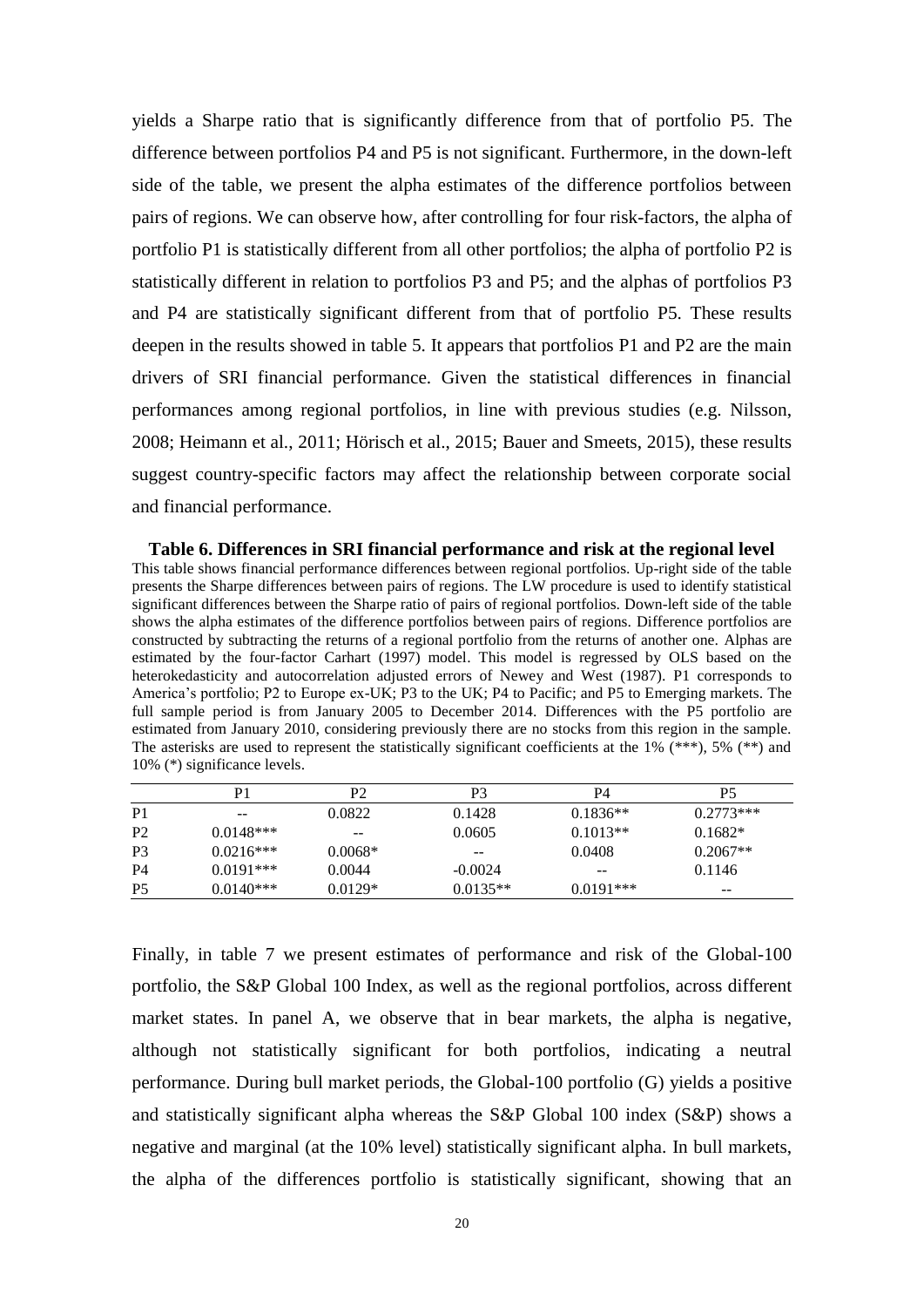outperformance of the Global-100 portfolio relative to the S&P Global 100 index. In bear market periods, there are no statistical significant differences between the performance of both portfolios. Brzeszczyński and McIntosh (2014) show that SR stock portfolios yield higher mean returns than conventional benchmarks during bull and bear market periods in the UK market, nonetheless the differences were reduced and not statistically significant. By means of a more robust methodology, Carvalho and Areal (2016) find that the financial performance of SR stocks is positive in and not affected during bear market periods. Similarly to them, we document that SR stocks are not affected during bear market periods. However, we also show that SR stocks render better than conventional stocks in bull market periods. The conditional multi-factor model with not only separate alphas but also separate betas on different market states allow us to document that the outperformance of the Global-100 portfolio in relation to the S&P Global 100 Index during bull markets is related to the higher exposure to the size and value factors. Panel B shows the performance and risk of the regional portfolios on different market states. Portfolios P1, P2 and P3 exhibit positive and statistically significant alphas in up markets and present a similar loading exposure to risk factors during these periods. All portfolios have significant positive exposure to size and value risks, although momentum is only significant and negative for the portfolio P1. Negative momentum significant exposure relative to SRI may be related to their more narrowed investment universe (Leite and Cortez, 2015). In contrast, portfolio P4 shows a marginal negative and statistically significant alpha in bear markets, as a consequence of a positive exposure on size and value factor, and negative on momentum. Portfolio P5 is the only one showing a positive and statistically significant alpha in down markets periods, related to a significant positive exposure on the size factor and a significant negative exposure on the value and momentum factors. The regional analysis of performance on different market states allows us to document that the performance of the Global-100 portfolio is mostly influenced by regional portfolios P1, P2 and P3. Overall, the results reinforce the argument in favour of country-specific features on the relationship between corporate social and financial performance.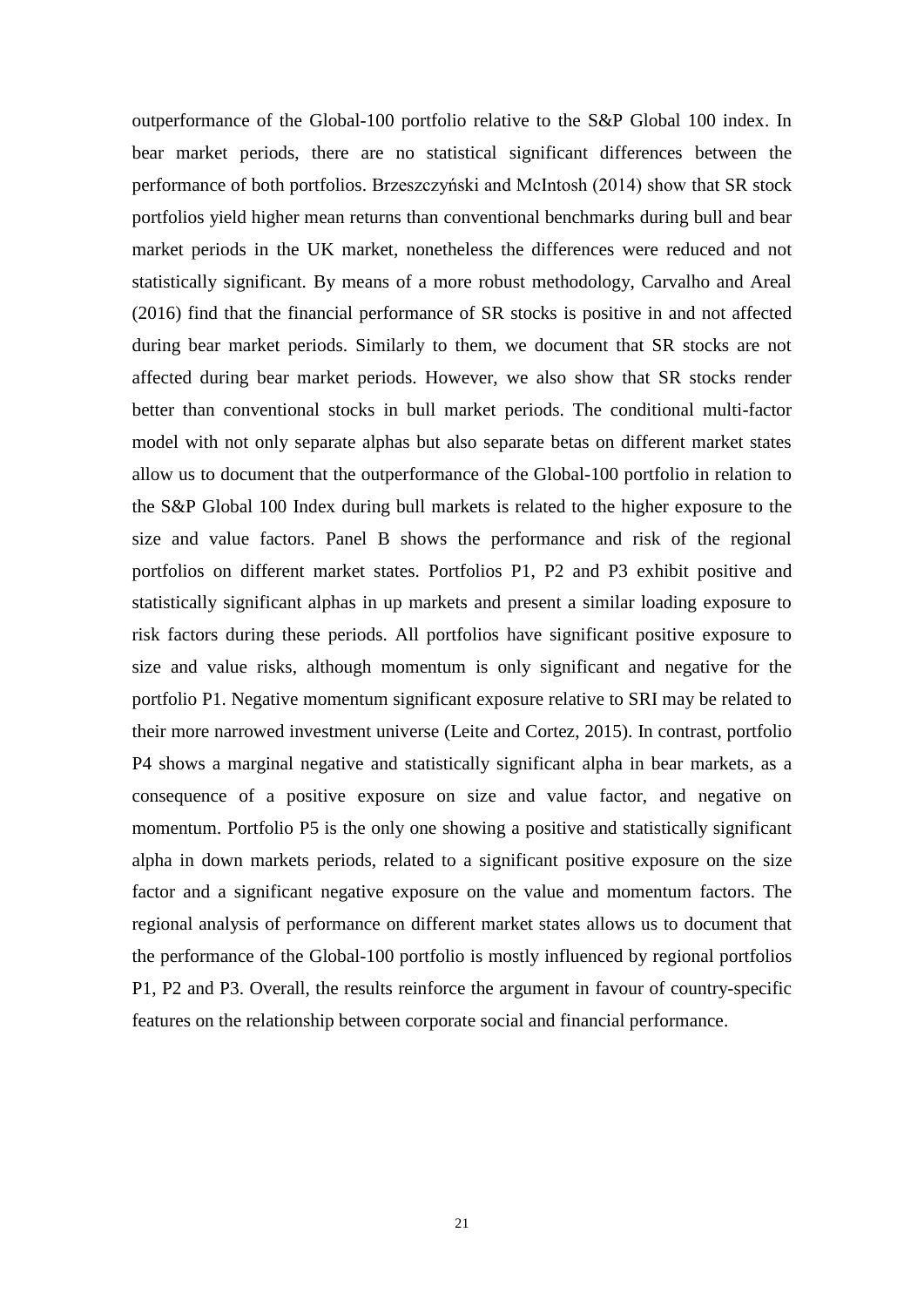#### **Table 7. Financial performance on different market states**

This table presents estimates of performance and risk of the Global-100 portfolio, the S&P Global 100 Index, as well as the regional portfolios, on different market states, based on the conditional model (equation 2). The model is estimated by OLS based on the heterokedasticity and autocorrelation adjusted errors of Newey and West (1987). The Pagan and Sossounov (2003) procedure is used in order to identify the different market states (bear and bull). G (S&P) corresponds to the Global-100 portfolio (S&P Global 100 index); P1 corresponds to America's portfolio; P2 to Europe ex-UK; P3 to the UK; P4 to Pacific; and P5 to Emerging markets. Diff is the portfolio constructed by subtracting the returns of the S&P Global 100 Index from the returns of the Global-100 portfolio. The coefficients  $\beta_1$ ,  $\beta_2$ ,  $\beta_3$  and  $\beta_4$  represent the factor loadings on the market excess return, size, value and momentum factors, respectively. The full sample period is from January 2005 to December 2014. The estimates for the P5 portfolio start in January 2010, considering previously there are no stocks from this region in the sample, therefore, only the second bear market period is studied. R2 Adj. is the adjusted coefficient of determination. Values in parenthesis are the *t*-statistics. The asterisks are used to represent the statistically significant coefficients at the 1%  $(**)$ , 5%  $(**)$  and 10%  $(*)$  significance levels.

|                                   | Panel A: The Global-100 portfolio and the S&P Global 100 Index. |                 |                  |                 |                          |                 |                 |                 |                  |                 |                     |
|-----------------------------------|-----------------------------------------------------------------|-----------------|------------------|-----------------|--------------------------|-----------------|-----------------|-----------------|------------------|-----------------|---------------------|
|                                   | $\alpha_{\textit{Bear}}$                                        | $\alpha_{Bull}$ | $\beta_{1 Bear}$ | $\beta_{1Bull}$ | $\beta_{2\textit{Bean}}$ | $\beta_{2Bull}$ | $\beta_{3Bean}$ | $\beta_{3Bull}$ | $\beta_{4 Bear}$ | $\beta_{4Bull}$ | R <sub>2</sub> Adj. |
| G                                 | $-0.0049$                                                       | $0.0028**$      | $0.8822***$      | 1.0241***       | $0.3536***$              | 0.2583***       | $-0.0683$       | $0.1753***$     | $-0.1506***$     | 0.0183          | 0.9667              |
|                                   | $(-1.1553)$                                                     | (2.4929)        | (12.5231)        | (37.8883)       | (3.5519)                 | (4.6964)        | $(-1.3747)$     | (4.5157)        | $(-3.8889)$      | (0.5639)        |                     |
| <b>SP</b>                         | $-0.0040$                                                       | $-0.0024*$      | $0.8816***$      | 0.9926***       | $-0.1916$                | $-0.2117***$    | $0.2111***$     | 0.0471          | 0.0686           | 0.0166          | 0.9551              |
|                                   | $(-1.3350)$                                                     | $(-1.9430)$     | (18.4066)        | (31.9604)       | $(-1.3656)$              | $(-3.4536)$     | (3.8732)        | (1.1775)        | (1.3341)         | (0.5940)        |                     |
| Diff                              | $-0.0010$                                                       | $0.0051***$     | 0.0006           | 0.0315          | $0.5453***$              | $0.4700***$     | $-0.2794***$    | $0.1283**$      | $-0.2191***$     | 0.0017          | 0.4837              |
|                                   | $(-0.1505)$                                                     | (3.3375)        | (0.0051)         | (0.9319)        | (3.4629)                 | (6.3578)        | $(-4.0557)$     | (2.0921)        | $(-3.1430)$      | (0.0379)        |                     |
| Panel B: Regional SRI portfolios. |                                                                 |                 |                  |                 |                          |                 |                 |                 |                  |                 |                     |
|                                   | $\alpha_{\text{Bear}}$                                          | $\alpha_{Bull}$ | $\beta_{1 Bear}$ | $\beta_{1Bull}$ | $\beta_{2Bean}$          | $\beta_{2Bull}$ | $\beta_{3Bean}$ | $\beta_{3Bull}$ | $\beta_{4 Bear}$ | $\beta_{4Bull}$ | R <sub>2</sub> Adj. |
| P <sub>1</sub>                    | $-0.0025$                                                       | $0.0030**$      | $0.7918***$      | 0.9693***       | $0.1832**$               | $0.3112***$     | $0.0572*$       | $0.0610**$      | $-0.1268***$     | $-0.0632***$    | 0.9726              |
|                                   | $(-0.4074)$                                                     | (2.3875)        | (7.3994)         | (33.1152)       | (2.4863)                 | (6.3660)        | (1.8707)        | (2.1757)        | $(-4.2221)$      | $(-3.2156)$     |                     |
| P <sub>2</sub>                    | 0.0004                                                          | $0.0025*$       | $0.9765***$      | 0.9827***       | 0.0804                   | $0.3224***$     | $-0.0354$       | $0.0761*$       | $-0.0993***$     | 0.0043          | 0.9723              |
|                                   | (0.2306)                                                        | (1.9502)        | (22.7625)        | (33.8107)       | (0.7803)                 | (7.4091)        | $(-1.0696)$     | (1.8160)        | $(-3.0631)$      | (0.1191)        |                     |
| P3                                | $-0.0100$                                                       | $0.0043***$     | $0.7833***$      | $0.8236***$     | $0.5750***$              | $0.2285***$     | 0.0265          | $0.1407***$     | $-0.1535**$      | 0.0458          | 0.9188              |
|                                   | $(-1.3206)$                                                     | (2.8773)        | (10.5601)        | (18.7884)       | (4.4992)                 | (4.4297)        | (0.4112)        | (2.8883)        | $(-2.5930)$      | (1.1700)        |                     |
| P <sub>4</sub>                    | $-0.0119*$                                                      | $-0.0020$       | 1.0495***        | 1.0701***       | $0.1557**$               | 0.0378          | $0.3365***$     | 0.0172          | $-0.2432***$     | $-0.0118$       | 0.9034              |
|                                   | $(-1.7764)$                                                     | $(-1.1310)$     | (28.3980)        | (22.8302)       | (2.5524)                 | (1.0395)        | (2.8888)        | (0.5827)        | $(-4.1649)$      | $(-0.3685)$     |                     |
| <b>P5</b>                         | $0.0059***$                                                     | $-0.0129$       | $-0.0280***$     | 1.2431***       | $0.1911***$              | 0.0192          | $-0.5914***$    | 0.0650          | $-0.3284***$     | $-0.0348$       | 0.8703              |
|                                   | $(-3.7E+05)$                                                    | $(-1.1872)$     | $(-7.9E+11)$     | (23.2819)       | $(-8.3E+13)$             | (0.2339)        | $(-2.0E+13)$    | (0.6633)        | $(-2.5E+13)$     | $(-0.4922)$     |                     |

#### *Robustness checks*

Finally, in this section we report a variety of supplementary checks in order to verify the robustness of our results. First, alternative risk-free rates are used for the calculation of excess returns. Specifically, we calculate the excess returns using the 1-month European Interbank Offered Rate (EURIBOR) and the UK 1-month T-bill as the risk-free rates. Statistical significant financial performance differences between the Global-100 portfolio and the S&P Global 100 Index are even higher (p-value  $\lt$  0.01) using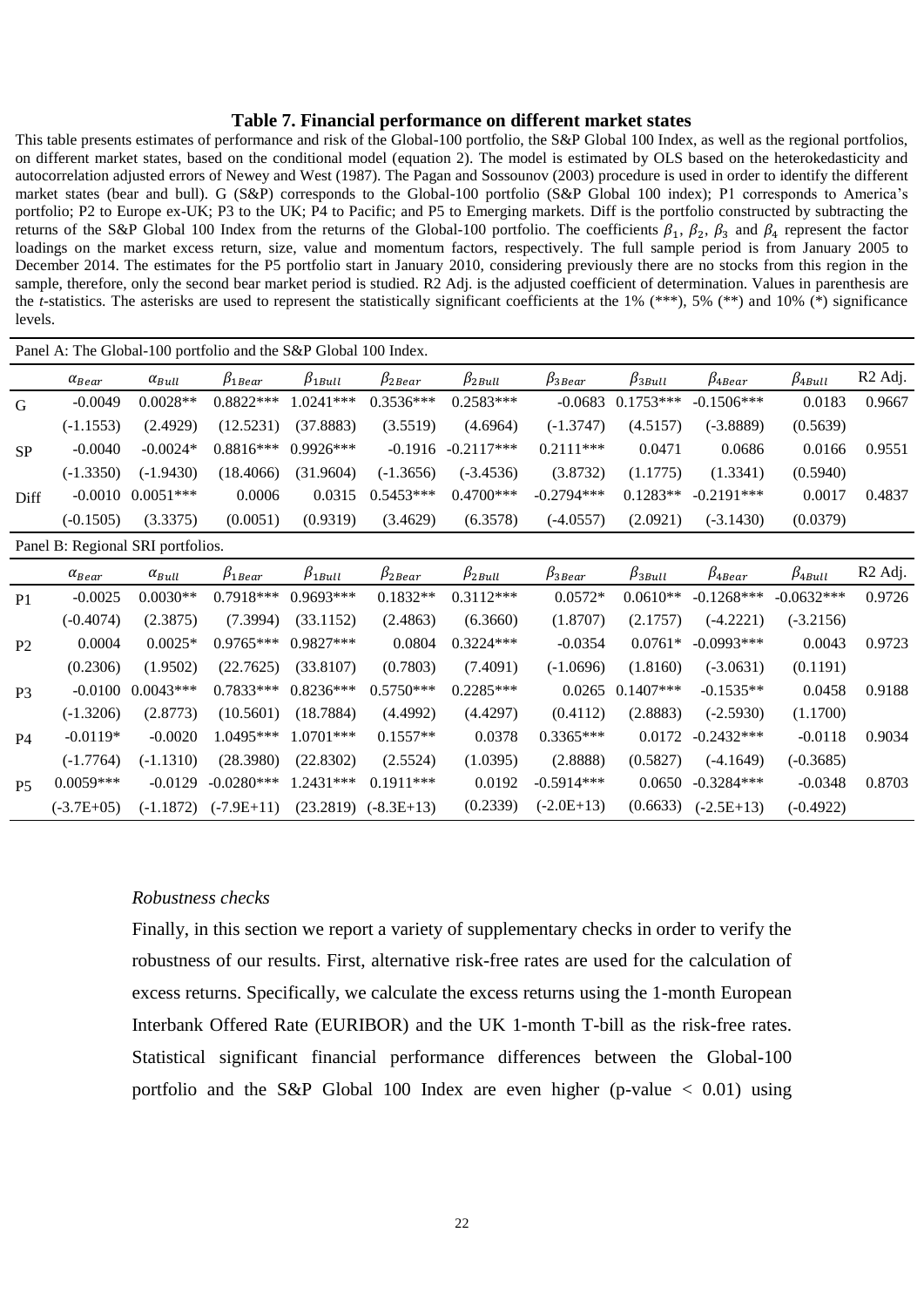alternative risk-free rates<sup>4</sup>. Second, other commonly used global indices are employed as alternative conventional investment indices. We consider the Russell Global Index, the Thomson Reuters Global Index, the S&P Global 1200 Index, the STOXX Global 1800 Index, the World DataStream Market Index, and the FTSE Global Index, and assess the financial performance differences between the Global-100 portfolio and these additional indices. Statistically significant differences between the 1% and the 10% level are found for all differences portfolios, after controlling for the risk factors. Hence, again, there is strong evidence on the outperformance of SR portfolios relative to conventional investments. Finally, other financial performance evaluation measures are considered. We employ the modification proposed by Ferruz and Sarto (2004) regarding the Sharpe ratio (1966), used in different studies such as Scholz (2007) and Luo et al. (2015). Ferruz and Sarto (2004) note that the Sharpe ratio assumes positive portfolio excess returns. However, this is not always the case. Consequently, when this happens, the Sharpe ratio can present anomalous results. In this context, Ferruz and Sarto (2004) propose a correction to the Sharpe ratio, as follows:  $FS_{p,t} = (R_{p,t}/R_{f,t})/\sigma_{p,t}$ , where  $R_{p,t}$  is the portfolio p return on time t,  $R_{f,t}$  is the risk-free return on time t, and  $\sigma_{p,t}$  is standard deviation of the portfolio  $p$  on time  $t$ . We also employ the Sortino ratio (Sortino and van der Meer, 1991, Sortino and Price, 1994), used by authors such as Leggio and Lienv (2003), Meligkotsidou et al. (2009) and Auer (2016) to measure performance on the basis of the lower partial moments (LPM). According to the Sortino ratio, risk is measured by the negative deviations of returns in relation to a minimum acceptable return (e.g. zero, the risk-free rate or the average return). In our case, we use a rolling interest rate based on the evolution of the risk-free monthly interest rate. The Sortino specification is  $S_{p,t} = R_{p,t} - \varphi / (\frac{1}{7})$  $/(\frac{1}{T}\sum_{t=1}^{T} \max[\varphi - R_{p,t}, 0]^2)^{1/2}$ , where  $R_{p,t}$  is the portfolio  $p$  return on time  $t$ , and  $\varphi$  is the target return or minimum acceptable return. Using these financial performance measures, we find consistent results. As to the Ferruz and Sarto (2004) proposal, the Global-100 portfolio obtains a value greater than twice that of the S&P Global 100 Index. When we analyse the performance using the LPM, the difference is even greater. These results are limited to a descriptive comment because of the fact that procedures to test statistical significance of differences between measures are not available for these performances measures.

1

<sup>4</sup> The specific results of this section are not presented for the sake of brevity and because our main results and conclusions are not altered. Nonetheless, detailed results are available upon request.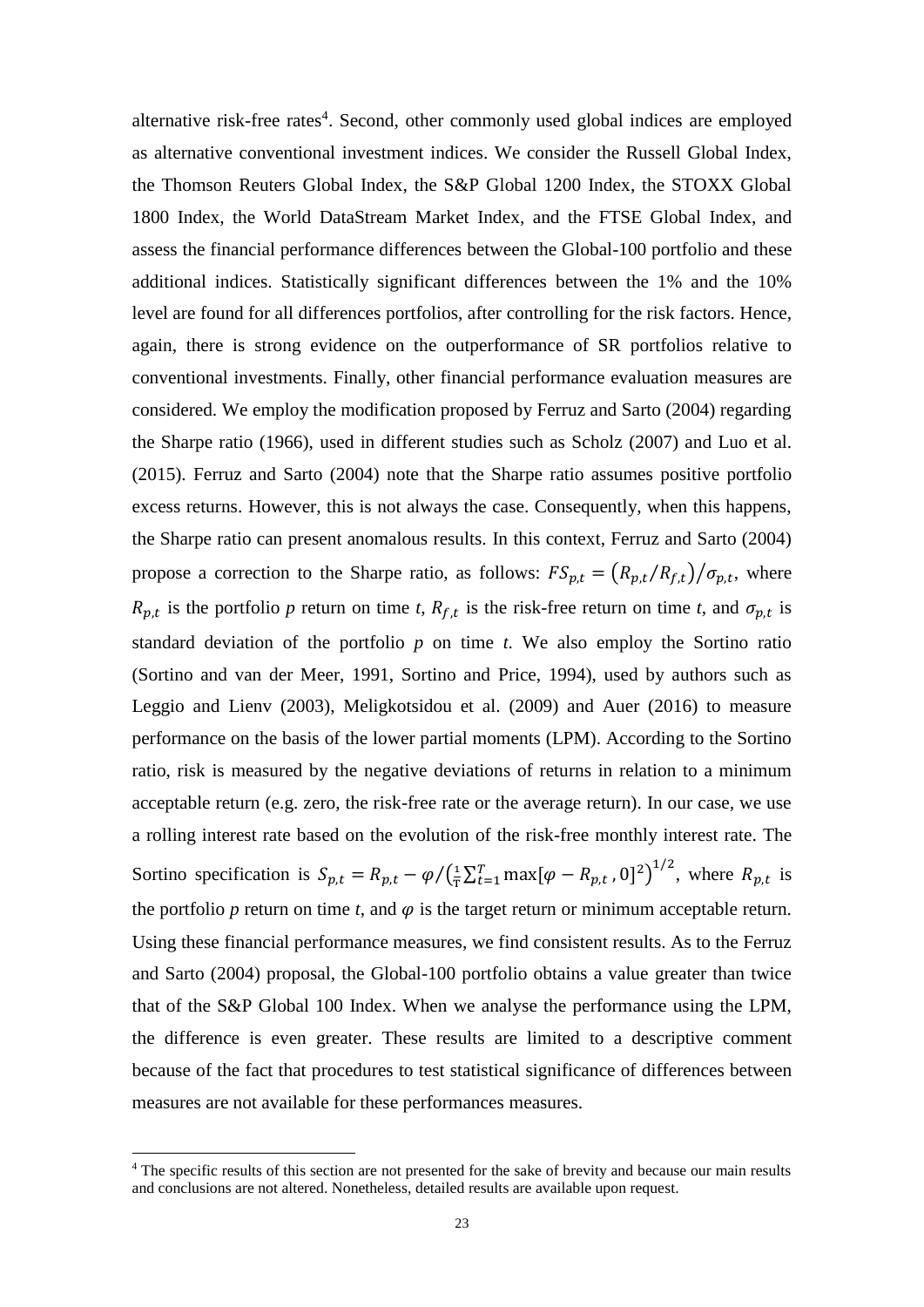## **6. Conclusions**

In recent periods there has been a considerable increase in the popularity of SRI among retail investors and, moreover, the technological developments in trading systems, reducing transaction costs and commissions, have encouraged retail investors' trading. Previous evidence on the relation between SRI and financial performance is extensive. Yet most studies are conducted from the perspective of institutional investors and not from the perspective of retail investors who wish to construct SR portfolios. Research on the performance of SR portfolios constructed on the basis of free and available information to investors, which may be useful to retail investors, is somewhat scarce, and focuses mainly the US and the UK markets.

This paper highlights this issue and analyses the performance of SR portfolios constructed on the basis of the Global 100 list over the period 2005 to 2014. Since previous evidence is focused on specific countries we provide evidence of SRI financial performance at the worldwide level as well as at the regional level, for 5 regions (Americas, Europe except UK, United Kingdom, Pacific and Emerging markets). Additionally, since recent research shows that SRI performance can differ across market states, we analyse SRI portfolio performance in periods of bull and bear markets.

Our results show that the Global-100 portfolio outperformance the S&P Global 100 Index. In terms of investment styles, both SRI and conventional investments are more exposed to small firms, whereas SRI is more associated to value firms and conventional investments to a growth stocks.

The results on SRI financial performance and risk at the regional level show statistical differences in the financial performances among regional portfolios. The regional analysis allows us to conclude that the performance of the Global-100 portfolio is mostly influenced by three specific regional portfolios: Americas and Europe ex-UK (positively) and emerging markets (negatively). Thus, our results point out countryspecific factors may affect the relationship between corporate social and financial performance. Nevertheless, as a limitation of our study, we do not study the influence of concrete social factors in investment decisions. Market sensitivities oscillate notably among regions and we find that the typical risk factors present a limited capacity to explain some specific regional portfolio returns. The analysis on the differences by pairs of regions highlights statistically significant differences among regional portfolios and further motivates the issue on the effect of country-specific factors.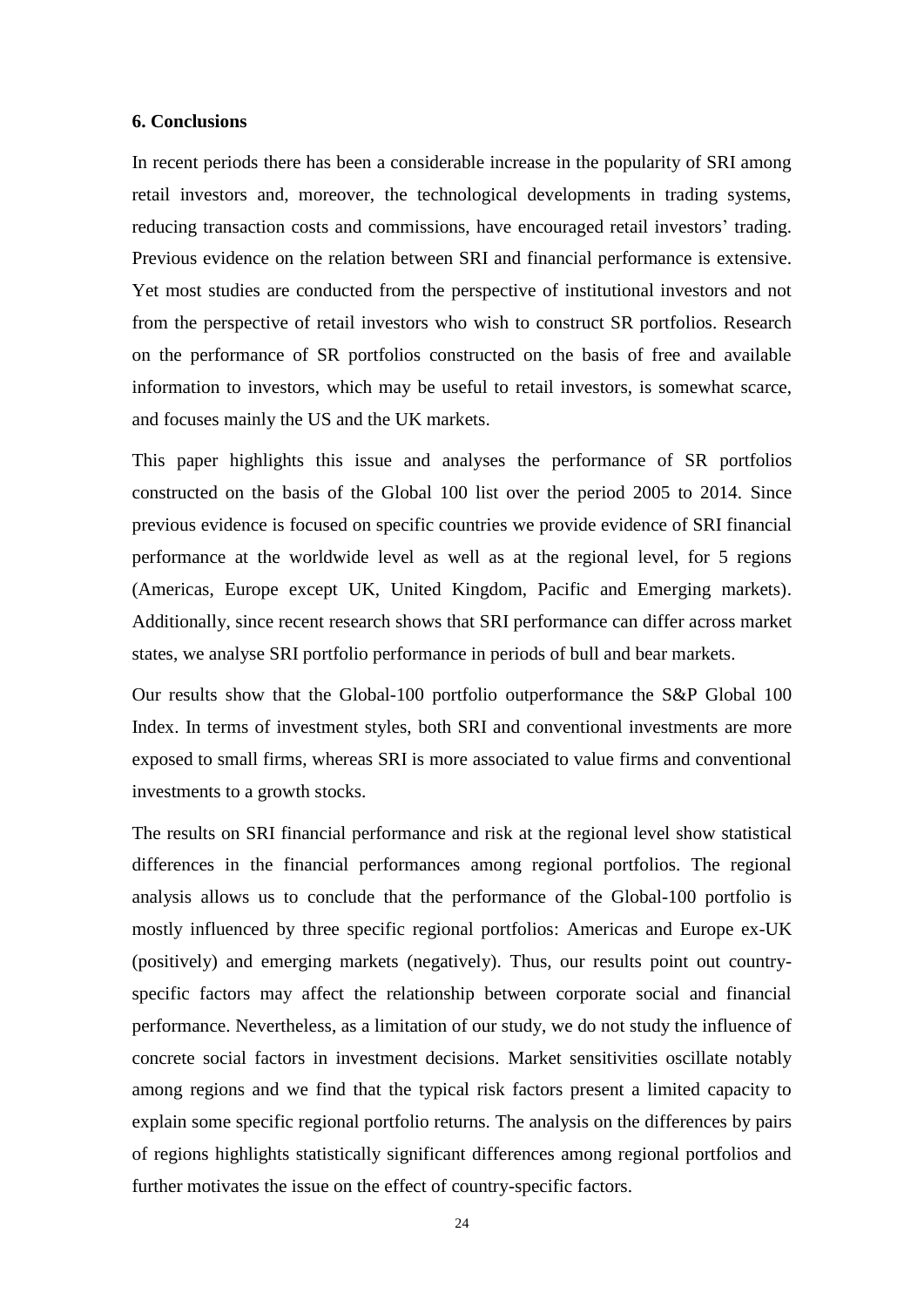As to the differences in performance between SRI and conventional investments across different market states, the results show that the financial performance in bear market periods neutral for both portfolios. In bull market periods, the Global-100 portfolio shows a positive and statistically significant performance whereas the S&P Global 100 index yields negative and marginal statistically significant financial performance. As a consequence, the Global-100 statistically outperforms the S&P 100 Index in up markets. Furthermore, we document that this outperformance is related to a positive and statistically significant exposure to the size and value risk factors. The regional analysis in this context shows how the regions present miscellaneous exposures on different market states. Our results are robust to several test related to the use of alternatives riskfree rates, benchmarks indexes, and financial performance measures.

In sum, our empirical evidence indicates that SR retail investors are able to implement a SRI strategy that outperforms the S&P Global 100. In addition, the different results uncovered at the regional level suggest that country-specific factors may affect the relationship between corporate social and financial performance. Finally, we document SRI is not negatively affected in bad times, and that their good times their performance increases, outperforming comparable conventional investments. This study has been performed from a retail investor perspective, but, of course the results are also useful for institutional investors when constructing their SRI strategies.

## **References**

- Anginer, D., & Statman, M. (2010). Stocks of admired and spurned companies. *The Journal of Portfolio Management, 36*(3), 71-77.
- Auer, B. R. (2016). Do socially responsible investment policies add or destroy European stock portfolio value? *Journal of Business Ethics, 135*(2), 381.
- Auer, B. R., & Schuhmacher, F. (2016). Do socially (ir) responsible investments pay? new evidence from international ESG data. *The Quarterly Review of Economics and Finance, 59*, 51-62.
- Barber, B. M., & Lyon, J. D. (1997). Firm size, book-to-market ratio, and security returns: A holdout sample of financial firms. *The Journal of Finance, 52*(2), 875- 883.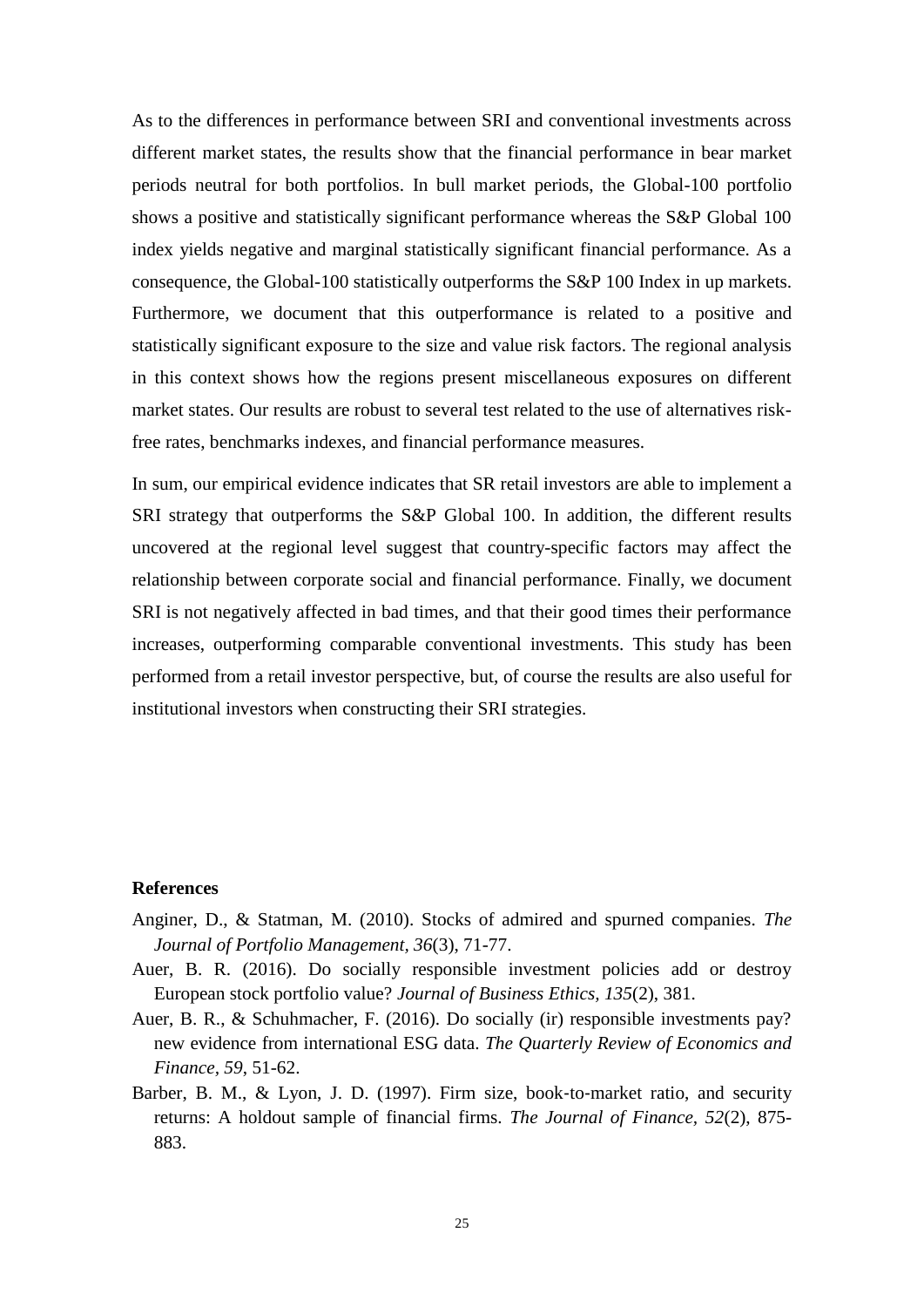- Bauer, R., & Smeets, P. (2015). Social identification and investment decisions. *Journal of Economic Behavior & Organization, 117*, 121-134.
- Bauer, R., Koedijk, K., & Otten, R. (2005). International evidence on ethical mutual fund performance and investment style. *Journal of Banking & Finance, 29*(7), 1751- 1767.
- Becchetti, L., Ciciretti, R., Dalò, A., & Herzel, S. (2015). Socially responsible and conventional investment funds: Performance comparison and the global financial crisis. *Applied Economics, 47*(25), 2541-2562.
- Belghitar, Y., Clark, E., & Deshmukh, N. (2017). Importance of the fund management company in the performance of socially responsible mutual funds. *Journal of Financial Research, 40*(3), 349-367.
- Benijts, T. (2010). A framework for comparing socially responsible investment markets: An analysis of the Dutch and Belgian retail markets. *Business Ethics: A European Review, 19*(1), 50-63.
- Benson, K. L., & Humphrey, J. E. (2008). Socially responsible investment funds: Investor reaction to current and past returns. *Journal of Banking and Finance, 32*(9), 1850-1859.
- Brammer, S., Brooks, C., & Pavelin, S. (2006). Corporate social performance and stock returns: UK evidence from disaggregate measures. *Financial Management, 35*(3), 97-116.
- Brammer, S., Brooks, C., & Pavelin, S. (2009). The stock performance of America's 100 best corporate citizens. *The Quarterly Review of Economics and Finance, 49*(3), 1065-1080.
- Brière, M., Peillex, J., & Ureche-Rangau, L. (2017). Do social responsibility screens matter when assessing mutual fund performance? *Financial Analysts Journal, 73*(3), 1-14.
- Brzeszczyski, J., & McIntosh, G. (2014). Performance of portfolios composed of British SRI stocks. *Journal of Business Ethics, 120*(3), 335.
- Butt, H. A., & Virk, N. S. (2017). Momentum profits and time varying illiquidity effect. *Finance Research Letters, 20*, 253-259.
- Capelle‐Blancard, G., & Monjon, S. (2014). The performance of socially responsible funds: Does the screening process matter? *European Financial Management, 20*(3), 494-520.
- Carhart, M. M. (1997). On persistence in mutual fund performance. *The Journal of Finance, 52*(1), 57-82.
- Carvalho, A., & Areal, N. (2016). Great places to work®: Resilience in times of crisis. *Human Resource Management, 55*(3), 479-498.
- Cortez, M. C., Silva, F., & Areal, N. (2012). Socially responsible investing in the global market: The performance of US and European funds. *International Journal of Finance & Economics, 17*(3), 254-271.
- DeMiguel, V., & Nogales, F. J. (2009). Portfolio selection with robust estimation. *Operations Research, 57*(3), 560-577.
- Derwall, J., Guenster, N., Bauer, R., & Koedijk, K. (2005). The eco-efficiency premium puzzle. *Financial Analysts Journal, 61*(2), 51-63.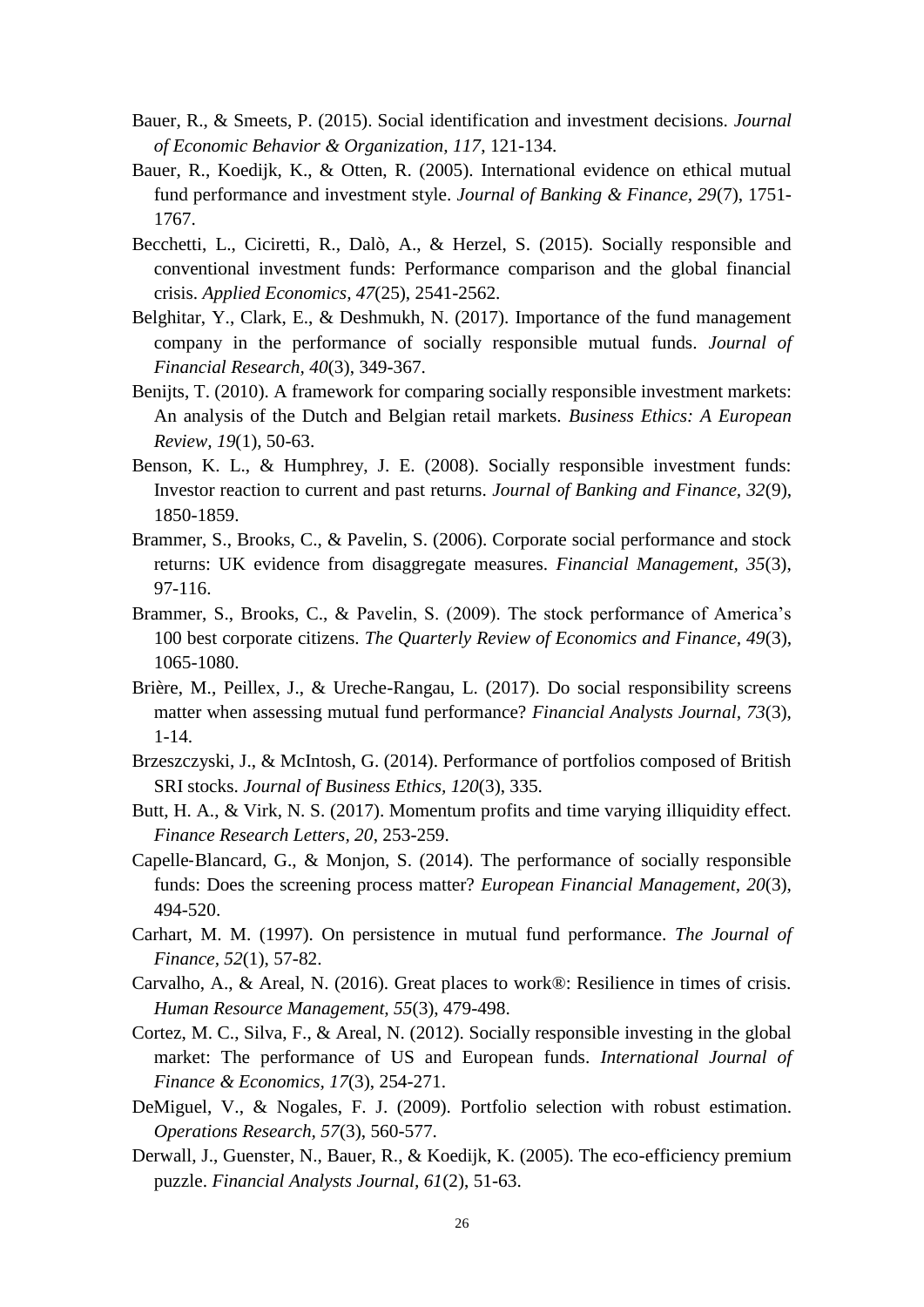- Edmans, A. (2011). Does the stock market fully value intangibles? employee satisfaction and equity prices. *Journal of Financial Economics, 101*(3), 621-640.
- Fama, E. F., & French, K. R. (1993). Common risk factors in the returns on stocks and bonds. *Journal of Financial Economics, 33*(1), 3-56.
- Fama, E. F., & French, K. R. (1998). Value versus growth: The international evidence. *The Journal of Finance, 53*(6), 1975-1999.
- Fama, E. F., & French, K. R. (2010). Luck versus skill in the cross-section of mutual fund returns. *The Journal of Finance, 65*(5), 1915-1947.
- Fama, E. F., & French, K. R. (2012). Size, value, and momentum in international stock returns. *Journal of Financial Economics, 105*(3), 457-472.
- Fatemi, A., Fooladi, I., & Tehranian, H. (2015). Valuation effects of corporate social responsibility. *Journal of Banking & Finance, 59*, 182-192.
- Ferruz, L., & Badía, G. (2017). Adapting and testing the Fama and French model, with some variations of company characteristics. *Applied Economics Letters, 24*(5), 342- 345.
- Ferruz, L., & Sarto, J. L. (2004). An analysis of Spanish investment fund performance: Some considerations concerning Sharpe's ratio. *Omega, 32*(4), 273-284.
- Ferruz, L., Muñoz, F., & Vargas, M. (2012). Managerial abilities: Evidence from religious mutual fund managers. *Journal of Business Ethics, 105*(4), 503-517.
- Filbeck, G., & Preece, D. (2003). Fortune's best 100 companies to work for in america: Do they work for shareholders? *Journal of Business Finance & Accounting, 30*(5‐6), 771-797.
- Filbeck, G., Gorman, R., & Zhao, X. (2009). The "Best corporate citizens": Are they good for their shareholders? *Financial Review, 44*(2), 239-262.
- Filbeck, G., Gorman, R., & Zhao, X. (2013). Are the best of the best better than the rest? the effect of multiple rankings on company value. *Review of Quantitative Finance and Accounting, 41*(4), 695.
- Fulmer, I. S., Gerhart, B., & Scott, K. S. (2003). Are the 100 best better? an empirical investigation of the relationship between being a "great place to work" and firm performance. *Personnel Psychology, 56*(4), 965-993.
- Galema, R., Plantinga, A., & Scholtens, B. (2008). The stocks at stake: Return and risk in socially responsible investment. *Journal of Banking & Finance, 32*(12), 2646- 2654.
- Gasbarro, D., Wong, W., & Kenton Zumwalt, J. (2007). Stochastic dominance analysis of iShares. *The European Journal of Finance, 13*(1), 89-101.
- Geczy, C., Stambaugh, R. F., & Levin, D. (2005). Investing in socially responsible mutual funds.
- *Global sustainable investment review.* (2016). Reviewed July 2017.
- Graafland, J. J., & van de Ven, Bert W. (2011). The credit crisis and the moral responsibility of professionals in finance. *Journal of Business Ethics, 103*(4), 605- 619.

Hall, P. (1992). *The bootstrap and edgeworth expansion,* Springer, New York.

Heimann, M., Pouget, S., Mullet, É., & Bonnefon, J. (2011). The experimental approach to trust in socially responsible investment funds. *Finance and sustainability:*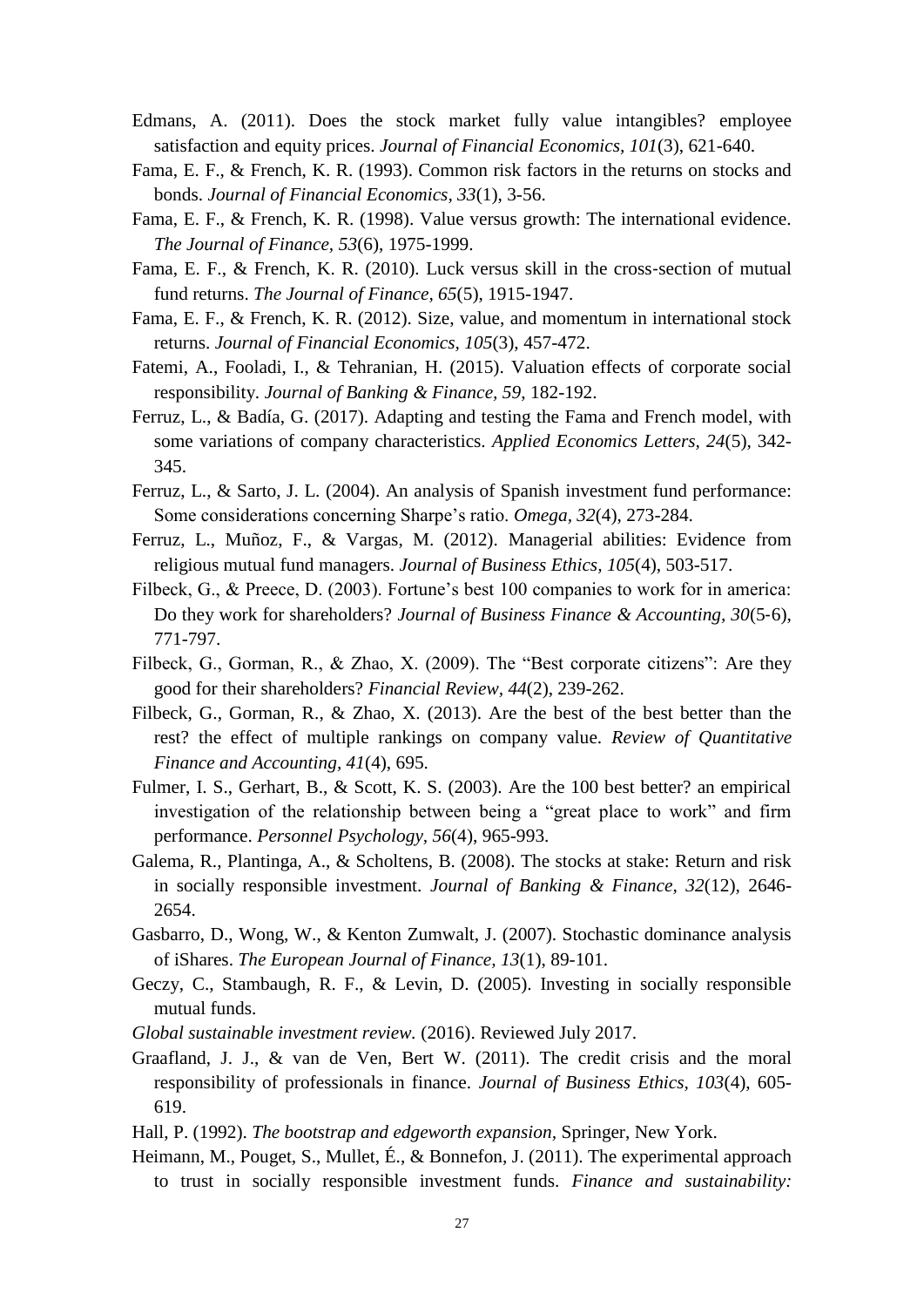*Towards a new paradigm? A post-crisis agenda*, 169-183. Emerald Group Publishing Limited.

- Hörisch, J., Ortas, E., Schaltegger, S., & Álvarez, I. (2015). Environmental effects of sustainability management tools: An empirical analysis of large companies. *Ecological Economics, 120*, 241-249.
- Humphrey, J. E., Lee, D. D., & Shen, Y. (2012). Does it cost to be sustainable? *Journal of Corporate Finance, 18*(3), 626-639.
- Humphrey, J. E., Warren, G. J., & Boon, J. (2016). What is different about socially responsible funds? A holdings-based analysis. *Journal of Business Ethics, 138*(2), 263-277.
- Javed, M., Rashid, M. A., & Hussain, G. (2016). When does it pay to be good–A contingency perspective on corporate social and financial performance: Would it work? *Journal of Cleaner Production, 133*, 1062-1073.
- Jegadeesh, N., & Titman, S. (1993). Returns to buying winners and selling losers: Implications for stock market efficiency. *The Journal of Finance, 48*(1), 65-91.
- Jobson, J. D., & Korkie, B. M. (1981). Performance hypothesis testing with the Sharpe and Treynor measures. *The Journal of Finance, 36*(4), 889-908.
- Lahiri, S. (2003). *Resampling methods for dependent data*, Springer, New York.
- Lean, H. H., & Nguyen, D. K. (2014). Policy uncertainty and performance characteristics of sustainable investments across regions around the global financial crisis. *Applied Financial Economics, 24*(21), 1367-1373.
- Ledoit, O., & Wolf, M. (2008). Robust performance hypothesis testing with the Sharpe ratio. *Journal of Empirical Finance, 15*(5), 850-859.
- Lee, J., Yen, P., & Chan, K. C. (2013). Market states and disposition effect: Evidence from Taiwan mutual fund investors. *Applied Economics, 45*(10), 1331-1342.
- Leggio, K. B., & Lien, D. (2003). An empirical examination of the effectiveness of dollar-cost averaging using downside risk performance measures. *Journal of Economics and Finance, 27*(2), 211-223.
- Leite, P., & Cortez, M. (2016). The performance of European socially responsible fixedincome funds. *Working paper available at SSRN: abstract 2726094.*
- Loh, W. (1987). Calibrating confidence coefficients. *Journal of the American Statistical Association, 82*(397), 155-162.
- Loughran, T., & Ritter, J. R. (2000). Uniformly least powerful tests of market efficiency. *Journal of Financial Economics, 55*(3), 361-389.
- Lu, W., Chau, K., Wang, H., & Pan, W. (2014). A decade's debate on the nexus between corporate social and corporate financial performance: A critical review of empirical studies 2002–2011. *Journal of Cleaner Production, 79*, 195-206.
- Luo, C., Seco, L., & Wu, L. B. (2015). Portfolio optimization in hedge funds by OGARCH and Markov switching model. *Omega, 57*, 34-39.
- Lydenberg, S., & White, A. (2015). Responsible investment indexes: Origins, nature and purpose. In T. Hebb, J. P. Hawley, A. G. Hoepner, A. L. Neher & D. Wood (Eds.), *The routledge handbook of responsible investment*, 1st ed., 527-535. Routledge, New York.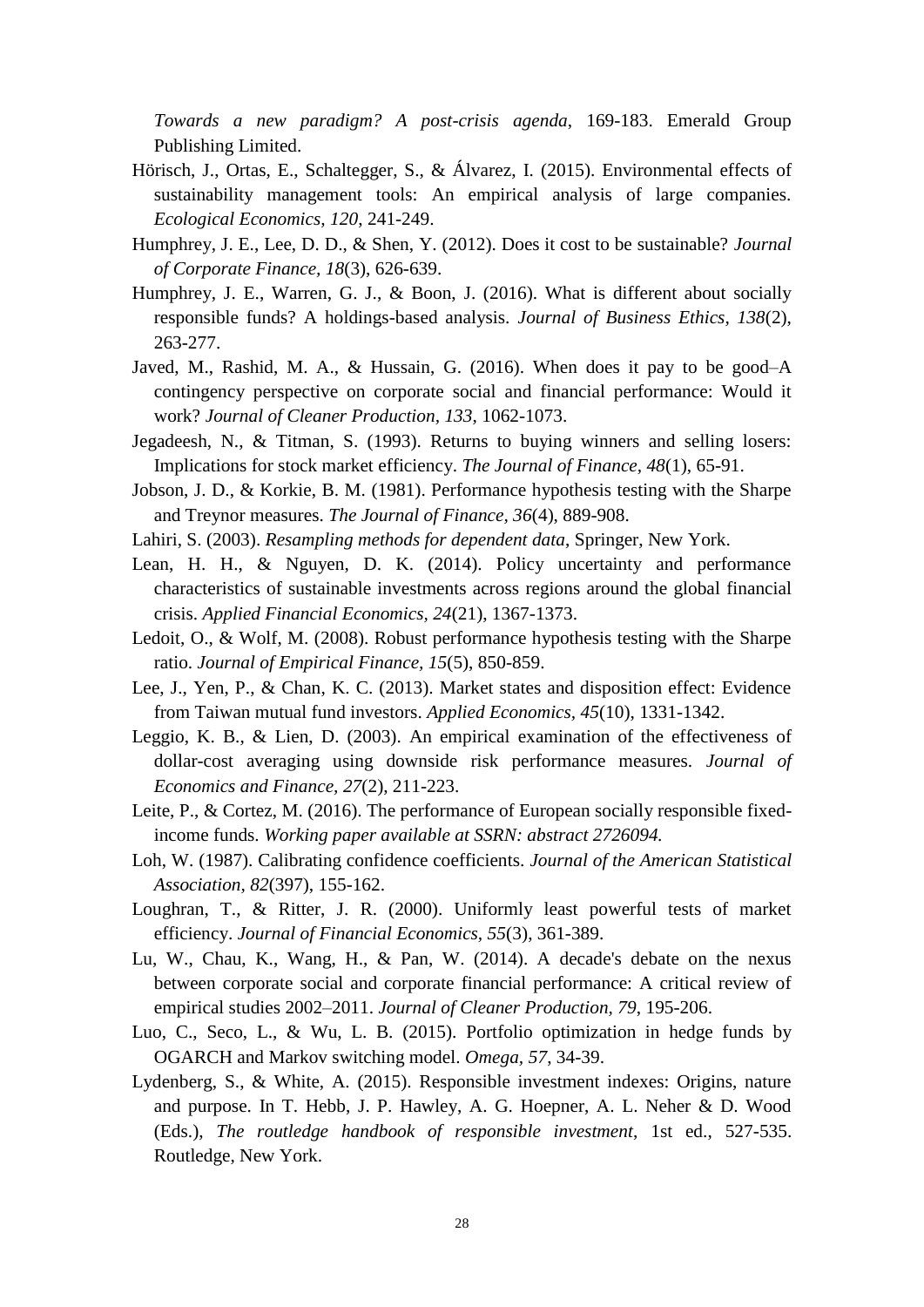- Managi, S., Okimoto, T., & Matsuda, A. (2012). Do socially responsible investment indexes outperform conventional indexes? *Applied Financial Economics, 22*(18), 1511-1527.
- Meligkotsidou, L., Vrontos, I. D., & Vrontos, S. D. (2009). Quantile regression analysis of hedge fund strategies. *Journal of Empirical Finance, 16*(2), 264-279.
- Memmel, C. (2003). Performance hypothesis testing with the Sharpe ratio. *Finance Letters, 1*, 21-23.
- Mollet, J. C., & Ziegler, A. (2014). Socially responsible investing and stock performance: New empirical evidence for the US and European stock markets. *Review of Financial Economics, 23*(4), 208-216.
- Neher, A. L., & Hebb, T. (2015). The responsible investment atlas–an introduction. *The Routledge Handbook of Responsible Investment,* 53-57. Routledge, New York.
- Nicolosi, M., Grassi, S., & Stanghellini, E. (2014). Item response models to measure corporate social responsibility. *Applied Financial Economics, 24*(22-24), 1449-1464.
- Nilsson, J. (2008). Investment with a conscience: Examining the impact of pro-social attitudes and perceived financial performance on socially responsible investment behavior. *Journal of Business Ethics, 83*(2), 307-325.
- Nilsson, J. (2015). Stakeholders of responsible investment: Retail investors. In T. Hebb, J. P. Hawley, A. G. Hoepner, A. L. Neher & D. Wood (Eds.), *The routledge handbook of responsible investment*, 1st ed., 485-493. Routledge, New York.
- Nofsinger, J., & Varma, A. (2014). Socially responsible funds and market crises. *Journal of Banking & Finance, 48*, 180-193.
- Orlitzky, M., Schmidt, F. L., & Rynes, S. L. (2003). Corporate social and financial performance: A meta-analysis. *Organization Studies, 24*(3), 403-441.
- Osthoff, P. (2015). What matters to SRI investors? In T. Hebb, J. P. Hawley, A. G. Hoepner, A. L. Neher & D. Wood (Eds.), *The routledge handbook of responsible investment*, 1st ed., 705-724. Routledge, New York.
- Pagan, A. R., & Sossounov, K. A. (2003). A simple framework for analysing bull and bear markets. *Journal of Applied Econometrics, 18*(1), 23-46.
- Politis, D. N., & Romano, J. P. (1992). A circular block-resampling procedure for stationary data. *Exploring the Limits of Bootstrap*, 263-270.
- Ramanathan, R. (2016). Understanding complexity: The curvilinear relationship between environmental performance and firm performance. *Journal of Business Ethics*, 1-11.
- Renneboog, L., Ter Horst, J., & Zhang, C. (2008). The price of ethics and stakeholder governance: The performance of socially responsible mutual funds. *Journal of Corporate Finance, 14*(3), 302-322.
- Revelli, C., & Viviani, J. (2015). Financial performance of socially responsible investing (SRI): What have we learned? A meta‐analysis. *Business Ethics: A European Review, 24*(2), 158-185.
- Scholtens, B. (2008). A note on the interaction between corporate social responsibility and financial performance. *Ecological Economics, 68*(1), 46-55.